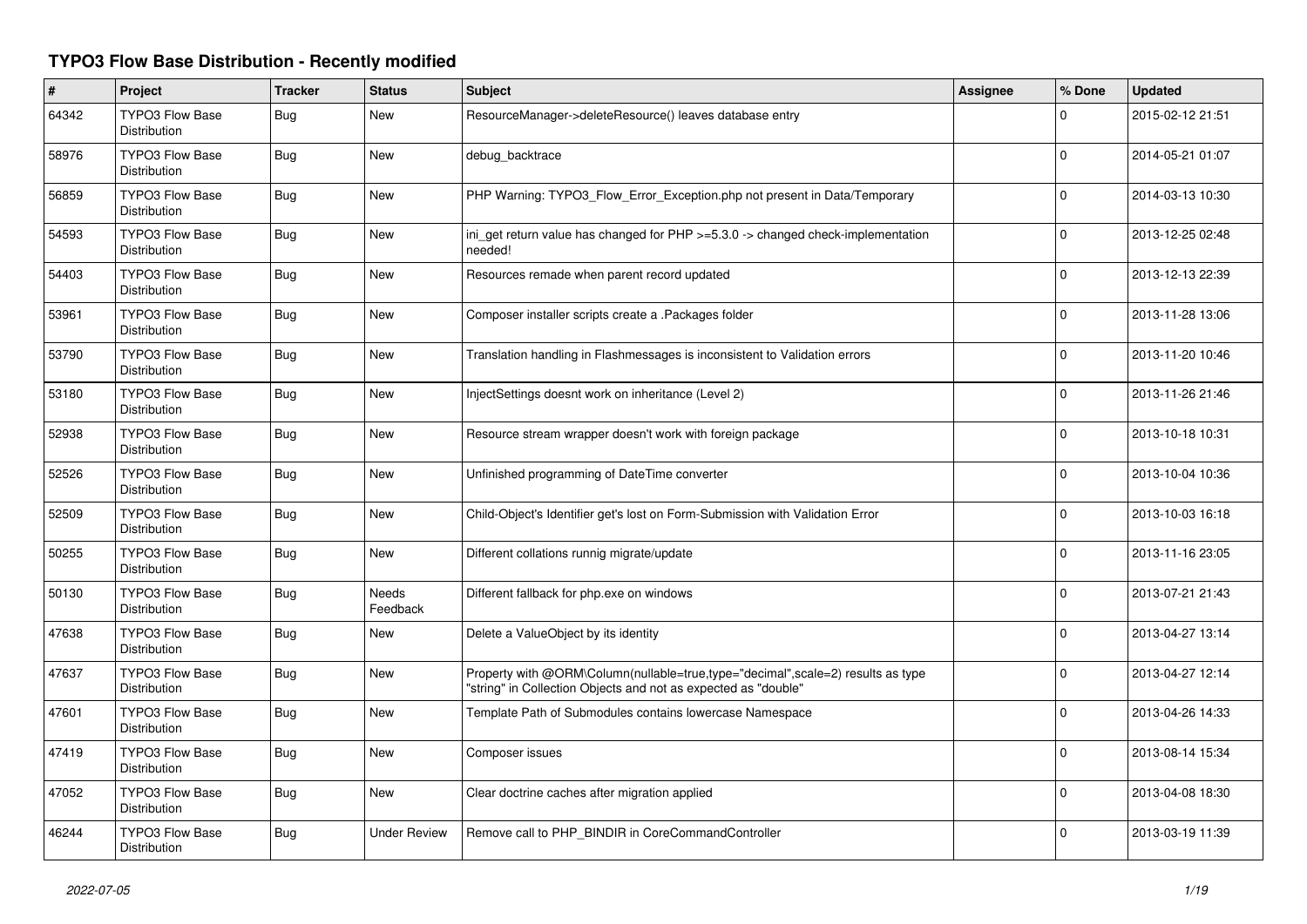| #     | Project                                       | <b>Tracker</b> | <b>Status</b>       | Subject                                                                                      | <b>Assignee</b> | % Done      | <b>Updated</b>   |
|-------|-----------------------------------------------|----------------|---------------------|----------------------------------------------------------------------------------------------|-----------------|-------------|------------------|
| 45413 | TYPO3 Flow Base<br>Distribution               | <b>Bug</b>     | <b>Under Review</b> | Overriding boolean properties using Objects.yaml is broken                                   |                 | 100         | 2013-12-10 13:26 |
| 44684 | <b>TYPO3 Flow Base</b><br>Distribution        | Bug            | New                 | Authorization header redirect in .htaccess strips the Basic-prefix                           |                 | 0           | 2014-09-16 23:41 |
| 41843 | TYPO3 Flow Base<br>Distribution               | Bug            | <b>New</b>          | Composer and rename issues (umbrella issue)                                                  |                 | 60          | 2013-01-15 17:19 |
| 28964 | <b>TYPO3 Flow Base</b><br>Distribution        | Feature        | <b>New</b>          | Integrate Behat tool for BDD                                                                 |                 | $\mathbf 0$ | 2011-08-13 16:03 |
| 54373 | TYPO3 Flow Base<br><b>Distribution</b>        | Task           | <b>New</b>          | Rename Arrays::removeEmptyElementsRecursively to removeNullElementsRecursively               |                 | 0           | 2013-12-13 09:35 |
| 51183 | <b>TYPO3 Flow Base</b><br><b>Distribution</b> | Task           | <b>New</b>          | CLI improvements                                                                             |                 | 50          | 2015-02-25 17:45 |
| 44078 | TYPO3 Flow Base<br>Distribution               | Task           | <b>New</b>          | Probably false behavior in symlinked environment                                             |                 | 0           | 2012-12-18 13:17 |
| 41508 | <b>TYPO3 Flow Base</b><br>Distribution        | Task           | <b>Under Review</b> | Replace Jasmine by Buster.js                                                                 |                 | 0           | 2012-10-01 20:58 |
| 39432 | <b>TYPO3 Flow Base</b><br>Distribution        | Task           | <b>New</b>          | Clarify introducing properties                                                               |                 | 0           | 2012-07-31 23:34 |
| 33308 | <b>TYPO3 Flow Base</b><br>Distribution        | Task           | <b>New</b>          | General date and time handling rules                                                         |                 | 0           | 2012-03-06 16:05 |
| 42408 | <b>TYPO3 Flow Base</b><br>Distribution        | Story          | <b>New</b>          | Locale Detection / Selection                                                                 |                 | $\Omega$    | 2013-06-11 13:31 |
| 42407 | <b>TYPO3 Flow Base</b><br><b>Distribution</b> | Story          | <b>New</b>          | Asset Management                                                                             |                 | $\Omega$    | 2012-10-26 09:02 |
| 59019 | <b>TYPO3 Flow Base</b><br>Distribution        | Suggestion     | <b>New</b>          | Add marker for lazyloaded properties to \TYPO3\Flow\var_dump                                 |                 | 0           | 2014-05-22 10:15 |
| 38875 | TYPO3 Flow Base<br>Distribution               | Suggestion     | <b>New</b>          | Have a Translator object available in action controllers                                     |                 | 0           | 2012-07-11 15:00 |
| 38379 | TYPO3.Eel                                     | Feature        | <b>New</b>          | Implement a Eel-ViewHelper                                                                   |                 | 0           | 2013-04-08 11:03 |
| 42240 | TYPO3.Eel                                     | Task           | <b>New</b>          | Make Eel usable outside of TYPO3 Flow                                                        |                 | $\mathbf 0$ | 2012-10-21 12:32 |
| 62740 | TYPO3.Flow                                    | Bug            | <b>New</b>          | Add check on literal in TypeHandlingUtility::isCollectionType                                |                 | 0           | 2014-11-06 20:06 |
| 62009 | TYPO3.Flow                                    | <b>Bug</b>     | <b>New</b>          | Rewrite URI Filename could be empty                                                          |                 | $\mathbf 0$ | 2014-10-07 11:03 |
| 59878 | TYPO3.Flow                                    | Bug            | New                 | TYPO3\Flow\Core\Booting\Exception\SubProcessException thrown in file Scripts.php             |                 | 0           | 2014-06-25 15:29 |
| 59747 | TYPO3.Flow                                    | <b>Bug</b>     | New                 | TYPO3\Flow\Error\Exception thrown in file ErrorHandler.php                                   |                 | 0           | 2014-06-20 21:28 |
| 59442 | TYPO3.Flow                                    | Bug            | <b>Under Review</b> | Composite primary keys including foreign entity don't work                                   |                 | 0           | 2014-11-27 09:34 |
| 59366 | TYPO3.Flow                                    | <b>Bug</b>     | <b>Under Review</b> | fix* lifecycle callbacks should not be registered for unproxied entities                     |                 | 0           | 2014-11-27 09:41 |
| 59357 | TYPO3.Flow                                    | Bug            | New                 | Using the PackageManager directly instead of the Interface results in unexpected<br>behavior |                 | 0           | 2014-06-05 14:34 |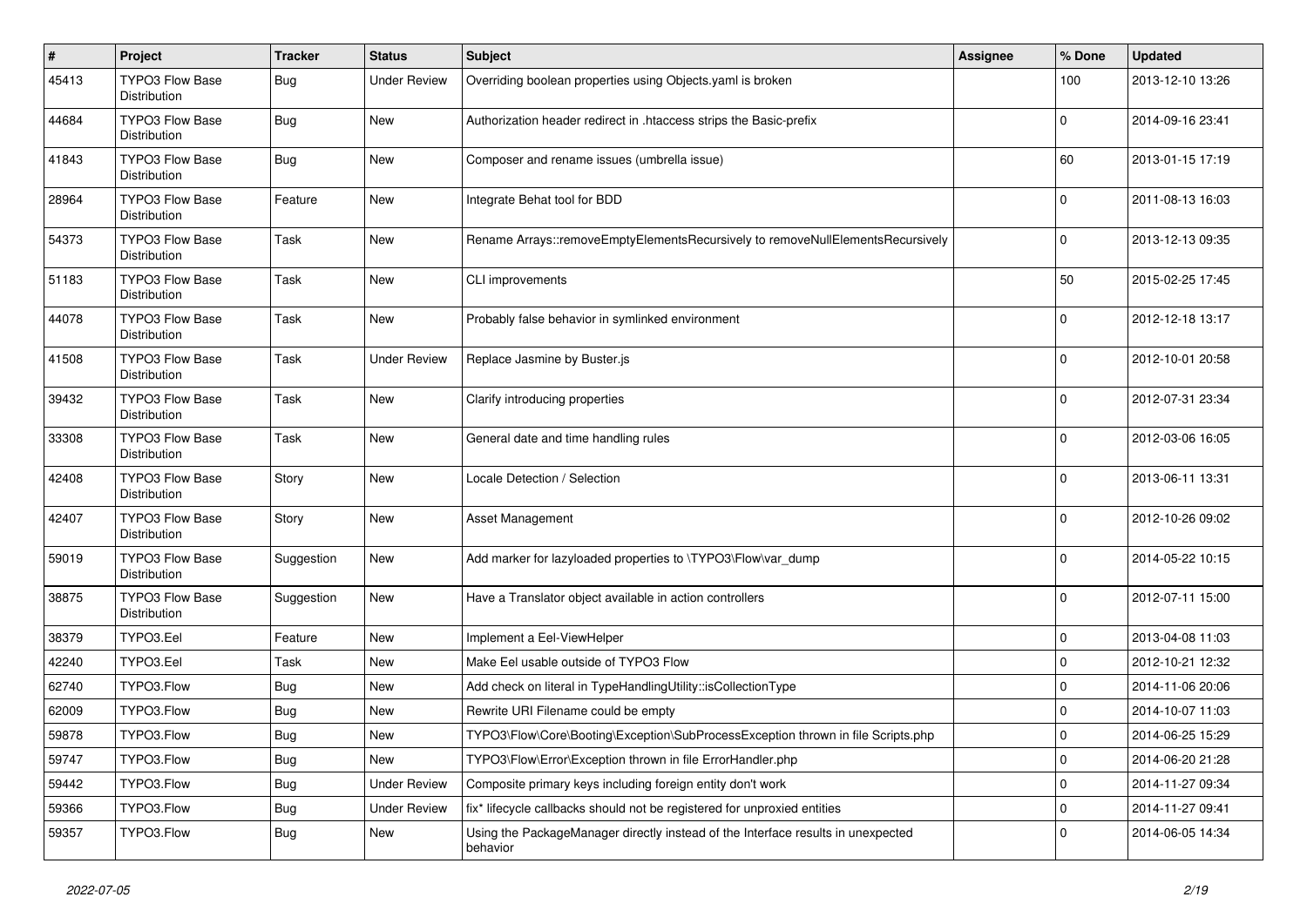| $\vert$ # | Project    | <b>Tracker</b> | <b>Status</b>       | <b>Subject</b>                                                                                                       | <b>Assignee</b> | % Done      | <b>Updated</b>   |
|-----------|------------|----------------|---------------------|----------------------------------------------------------------------------------------------------------------------|-----------------|-------------|------------------|
| 59322     | TYPO3.Flow | <b>Bug</b>     | New                 | Mssing field exception should show missing migrations as well                                                        |                 | $\mathbf 0$ | 2014-06-04 06:47 |
| 59140     | TYPO3.Flow | Bug            | New                 | TYPO3\Flow\Error\Exception thrown in file ErrorHandler.php                                                           |                 | $\mathbf 0$ | 2014-05-27 15:51 |
| 59084     | TYPO3.Flow | Bug            | New                 | if 403 Exception show reason                                                                                         |                 | $\mathbf 0$ | 2014-05-24 18:20 |
| 59049     | TYPO3.Flow | <b>Bug</b>     | New                 | TYPO3\Flow\Error\Exception thrown in file ErrorHandler.php                                                           |                 | $\mathbf 0$ | 2014-05-22 23:34 |
| 59023     | TYPO3.Flow | <b>Bug</b>     | <b>New</b>          | BooleanConverter should not convert empty values to boolean                                                          |                 | $\mathbf 0$ | 2014-06-10 14:04 |
| 58996     | TYPO3.Flow | <b>Bug</b>     | New                 | ResourceManager adding to persistence                                                                                |                 | $\mathbf 0$ | 2014-06-25 14:38 |
| 58975     | TYPO3.Flow | <b>Bug</b>     | New                 | Fix command for Linux in Qucikstart documentation                                                                    |                 | 100         | 2014-05-21 19:47 |
| 58927     | TYPO3.Flow | Bug            | New                 | Overlapping ressouce definitions in Policy yaml resolved incorrectly                                                 |                 | $\mathbf 0$ | 2014-05-19 15:19 |
| 58894     | TYPO3.Flow | Bug            | New                 | MySQL max key length exceeded during Neos setup                                                                      |                 | $\mathbf 0$ | 2014-05-17 22:37 |
| 58852     | TYPO3.Flow | <b>Bug</b>     | New                 | TYPO3\Flow\Security\Exception\AccessDeniedException should clarify which action<br>fails to execute                  |                 | $\Omega$    | 2014-05-16 09:36 |
| 58744     | TYPO3.Flow | <b>Bug</b>     | <b>New</b>          | Can not split configuration in settings.yaml                                                                         |                 | $\mathbf 0$ | 2014-05-14 12:06 |
| 58153     | TYPO3.Flow | Bug            | <b>New</b>          | Session - Scope, Property with interface annotation fails at wakeup                                                  |                 | $\mathbf 0$ | 2014-04-24 12:46 |
| 57972     | TYPO3.Flow | <b>Bug</b>     | New                 | Missing @ManyToOne in example for resource                                                                           |                 | $\mathbf 0$ | 2014-04-16 06:32 |
| 57815     | TYPO3.Flow | <b>Bug</b>     | New                 | Invalid resources are saved in the persistent resources folder                                                       |                 | $\mathbf 0$ | 2014-04-10 22:02 |
| 57796     | TYPO3.Flow | <b>Bug</b>     | New                 | XLIFF Fails if $id == node$ nodedata                                                                                 |                 | 0           | 2014-04-09 21:43 |
| 57541     | TYPO3.Flow | <b>Bug</b>     | <b>Under Review</b> | Content Security: operands work intrinsically differently in Rewrite and Manual check                                |                 | $\mathbf 0$ | 2014-04-03 09:06 |
| 57450     | TYPO3.Flow | Bug            | New                 | International E-Mail addresses (umlauts, etc.) are not validated correctly                                           |                 | $\mathbf 0$ | 2014-04-30 14:58 |
| 57437     | TYPO3.Flow | <b>Bug</b>     | New                 | Composer package replacement is not supported                                                                        |                 | $\mathbf 0$ | 2014-03-30 23:12 |
| 57374     | TYPO3.Flow | <b>Bug</b>     | New                 | Persisted entities saved in session are not resolved                                                                 |                 | $\mathbf 0$ | 2014-04-03 09:43 |
| 56856     | TYPO3.Flow | <b>Bug</b>     | <b>Under Review</b> | Fix StandardView Template                                                                                            |                 | $\mathbf 0$ | 2015-02-25 11:25 |
| 56601     | TYPO3.Flow | Bug            | <b>Under Review</b> | PersistenceManager wrong handling of ORM\ld                                                                          |                 | $\Omega$    | 2015-02-16 17:56 |
| 56573     | TYPO3.Flow | <b>Bug</b>     | New                 | Converting by Flow\Identity                                                                                          |                 | $\mathbf 0$ | 2014-04-09 13:10 |
| 56544     | TYPO3.Flow | Bug            | New                 | FLOW Exception on tar package inclusion via composer                                                                 |                 | $\mathbf 0$ | 2014-03-20 14:38 |
| 56107     | TYPO3.Flow | <b>Bug</b>     | New                 | Property mapping configuration only supports one wildcard at a time                                                  |                 | $\mathbf 0$ | 2014-02-19 10:33 |
| 55954     | TYPO3.Flow | Bug            | New                 | Associations to ValueObjects should not be cascade all'd                                                             |                 | $\mathbf 0$ | 2015-02-05 11:00 |
| 55937     | TYPO3.Flow | <b>Bug</b>     | New                 | FlashMessage queue is lost                                                                                           |                 | $\mathbf 0$ | 2014-02-12 17:03 |
| 54744     | TYPO3.Flow | <b>Bug</b>     | New                 | System.log contains many NOTICE Flow The argument "workspace" declared in<br>pointcut does not exist in method TYPO3 |                 | $\mathbf 0$ | 2014-02-12 09:07 |
| 54589     | TYPO3.Flow | Bug            | New                 | Role parent is not removed from roles MM table                                                                       |                 | $\pmb{0}$   | 2013-12-24 15:32 |
| 54549     | TYPO3.Flow | <b>Bug</b>     | New                 | PackageManager::createPackage is incompatible to PackageManagerInterface                                             |                 | $\mathbf 0$ | 2013-12-21 14:42 |
| 54458     | TYPO3.Flow | <b>Bug</b>     | New                 | Missing Version Number in packages                                                                                   |                 | $\mathsf 0$ | 2013-12-28 18:13 |
| 54451     | TYPO3.Flow | <b>Bug</b>     | New                 | No functionality at Apache environments with suexec                                                                  |                 | $\mathbf 0$ | 2014-01-01 18:22 |
| 54446     | TYPO3.Flow | <b>Bug</b>     | New                 | Cache filebackend 'include once'                                                                                     |                 | $\mathsf 0$ | 2014-01-29 15:22 |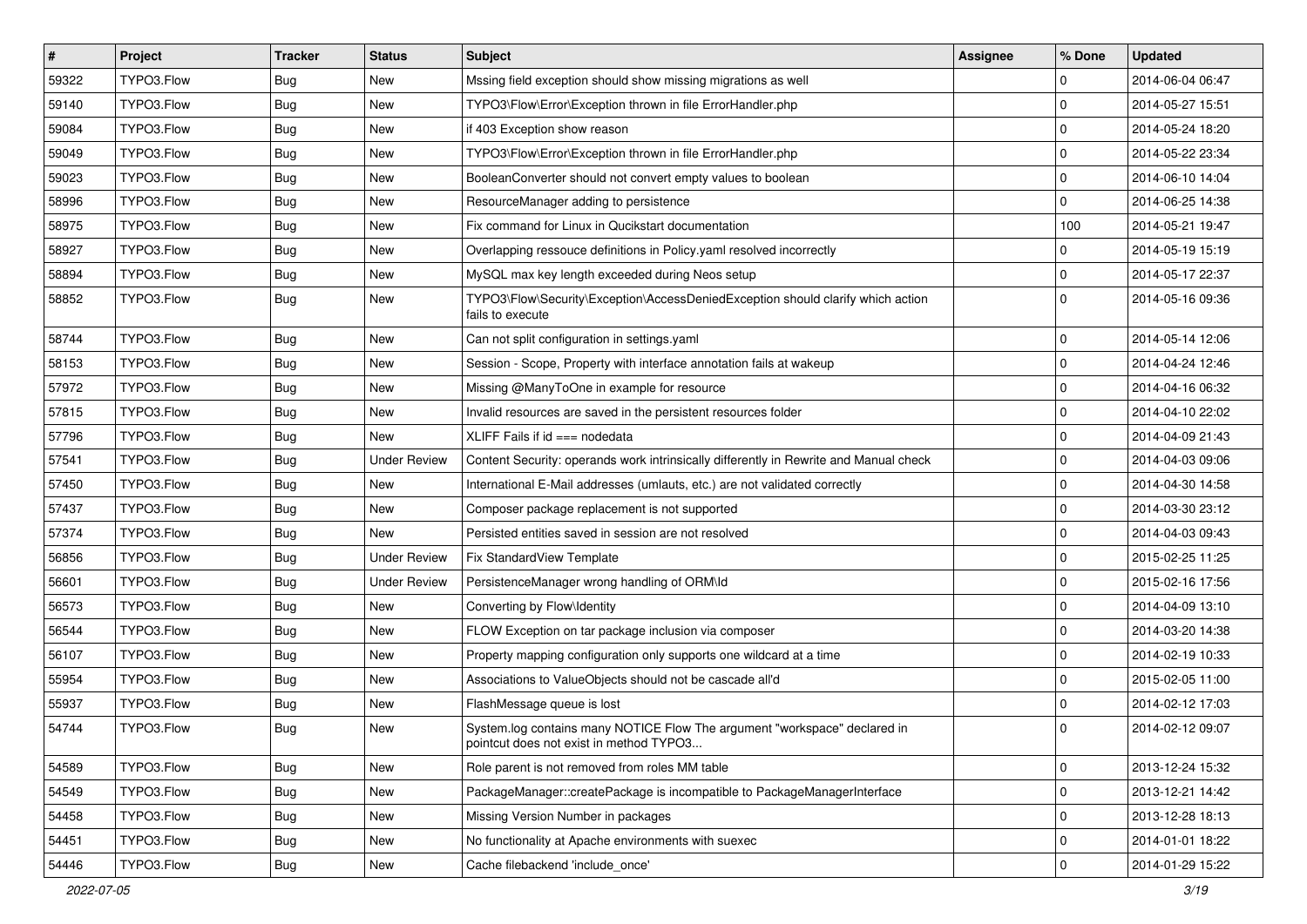| $\vert$ # | Project    | <b>Tracker</b> | <b>Status</b>       | <b>Subject</b>                                                                                                                         | Assignee | % Done              | <b>Updated</b>   |
|-----------|------------|----------------|---------------------|----------------------------------------------------------------------------------------------------------------------------------------|----------|---------------------|------------------|
| 54381     | TYPO3.Flow | <b>Bug</b>     | New                 | TYPO3\Flow\Core\Booting\Exception\SubProcessException thrown in file Scripts.php                                                       |          | 0                   | 2014-02-06 11:14 |
| 54181     | TYPO3.Flow | Bug            | <b>New</b>          | Use date_default_timezone_get() instead of ini_get('date.timezone')                                                                    |          | $\mathbf 0$         | 2015-06-01 18:54 |
| 54046     | TYPO3.Flow | <b>Bug</b>     | New                 | Removal of ValueObjects from a ManyToMany relationship is not possible                                                                 |          | 0                   | 2015-02-05 11:01 |
| 53851     | TYPO3.Flow | <b>Bug</b>     | New                 | TYPO3\Flow\Core\Booting\Exception\SubProcessException thrown in file Scripts.php                                                       |          | 0                   | 2014-01-01 00:00 |
| 53620     | TYPO3.Flow | Bug            | New                 | Move Classes/TYPO3/Flow/Composer to own Package                                                                                        |          | 0                   | 2014-01-01 16:02 |
| 53533     | TYPO3.Flow | <b>Bug</b>     | New                 | Class reflection assumes reverse PSR-0, can lead to fail in autoloader                                                                 |          | $\mathbf 0$         | 2013-11-11 21:05 |
| 53224     | TYPO3.Flow | <b>Bug</b>     | New                 | Constructor in subclass breaks call chain leading to missing identifier / uuid                                                         |          | 0                   | 2013-10-30 12:06 |
| 52945     | TYPO3.Flow | <b>Bug</b>     | New                 | Excluded classes should only be excluded from reflection but still autoloaded                                                          |          | $\mathbf 0$         | 2013-10-19 12:52 |
| 52909     | TYPO3.Flow | Bug            | <b>New</b>          | Class Loader fallback to non-proxy hides fatal errors                                                                                  |          | $\mathbf 0$         | 2013-10-17 11:24 |
| 52430     | TYPO3.Flow | Bug            | New                 | Cannot convert from UUID to auto-increment ID                                                                                          |          | $\mathbf 0$         | 2013-10-01 15:48 |
| 52185     | TYPO3.Flow | Bug            | New                 | PositionalArraySorter should detect recursive dependencies                                                                             |          | 0                   | 2013-09-23 13:02 |
| 52014     | TYPO3.Flow | <b>Bug</b>     | New                 | Migration makes fields NOT NULL even though not true                                                                                   |          | 0                   | 2013-10-15 18:27 |
| 52005     | TYPO3.Flow | Bug            | <b>New</b>          | TYPO3\Flow\Error\Exception thrown in file ErrorHandler.php                                                                             |          | $\mathbf 0$         | 2013-09-14 14:22 |
| 51847     | TYPO3.Flow | <b>Bug</b>     | New                 | Overiding controller actions with other required parameter sets results in fatal error.                                                |          | 0                   | 2013-09-09 10:54 |
| 51763     | TYPO3.Flow | Bug            | <b>New</b>          | HttpRequest always returns content of the current request                                                                              |          | $\mathbf 0$         | 2015-02-20 12:53 |
| 51704     | TYPO3.Flow | <b>Bug</b>     | New                 | TYPO3\Flow\Error\Exception thrown in file ErrorHandler.php                                                                             |          | $\mathbf 0$         | 2013-09-17 08:42 |
| 51489     | TYPO3.Flow | <b>Bug</b>     | New                 | Doctrine\Common\Annotations\AnnotationException thrown in file<br>AnnotationException.php                                              |          | $\Omega$            | 2014-02-06 10:20 |
| 51312     | TYPO3.Flow | <b>Bug</b>     | <b>New</b>          | Default php error handler generates warning (when loading<br>TYPO3\Flow\Error\Exception class)                                         |          | 0                   | 2013-08-24 16:07 |
| 51188     | TYPO3.Flow | <b>Bug</b>     | <b>New</b>          | Doctrine does not respect AOP-injected properties                                                                                      |          | $\mathbf 0$         | 2013-12-07 11:13 |
| 51120     | TYPO3.Flow | <b>Bug</b>     | New                 | \TYPO3\Flow\Core\Booting::buildSubprocessCommand - wrong command if passed<br>more than one parameters                                 |          | $\Omega$            | 2013-12-11 16:33 |
| 50869     | TYPO3.Flow | Bug            | <b>New</b>          | key() invoked on object                                                                                                                |          | 0                   | 2013-08-07 13:18 |
| 50342     | TYPO3.Flow | <b>Bug</b>     | <b>New</b>          | PropertyMapper: Use of interface method before implementation check                                                                    |          | 0                   | 2013-07-23 16:42 |
| 49801     | TYPO3.Flow | <b>Bug</b>     | New                 | TYPO3\Flow\Security\Exception\AccessDeniedException thrown in file<br>TYPO3_Flow_Security_Authorization_AccessDecisionVoterManager.php |          | $\Omega$            | 2013-07-09 04:53 |
| 49780     | TYPO3.Flow | <b>Bug</b>     | <b>New</b>          | Roles are not synchronized                                                                                                             |          | 0                   | 2013-07-08 10:11 |
| 49423     | TYPO3.Flow | <b>Bug</b>     | New                 | Role name and packageKey are not accessible                                                                                            |          | 0                   | 2013-09-05 10:26 |
| 49373     | TYPO3.Flow | <b>Bug</b>     | New                 | Methods policy with key "Controllers" is ignored                                                                                       |          | $\mathbf 0$         | 2013-06-24 10:03 |
| 49372     | TYPO3.Flow | <b>Bug</b>     | New                 | ObjectConverter ignores implemented interface when mapping subtype                                                                     |          | $\mathbf 0$         | 2013-06-24 09:24 |
| 49011     | TYPO3.Flow | <b>Bug</b>     | <b>Under Review</b> | Support executing TYPO3. Flow inside a PHAR                                                                                            |          | 0                   | 2014-10-03 15:21 |
| 48873     | TYPO3.Flow | Bug            | New                 | Error when calling resourceManager->deleteResource on unpublished Resource                                                             |          | 0                   | 2013-06-05 13:46 |
| 48430     | TYPO3.Flow | <b>Bug</b>     | New                 | Default validator-messages are not correctly formatted                                                                                 |          | $\mathsf{O}\xspace$ | 2013-05-22 00:36 |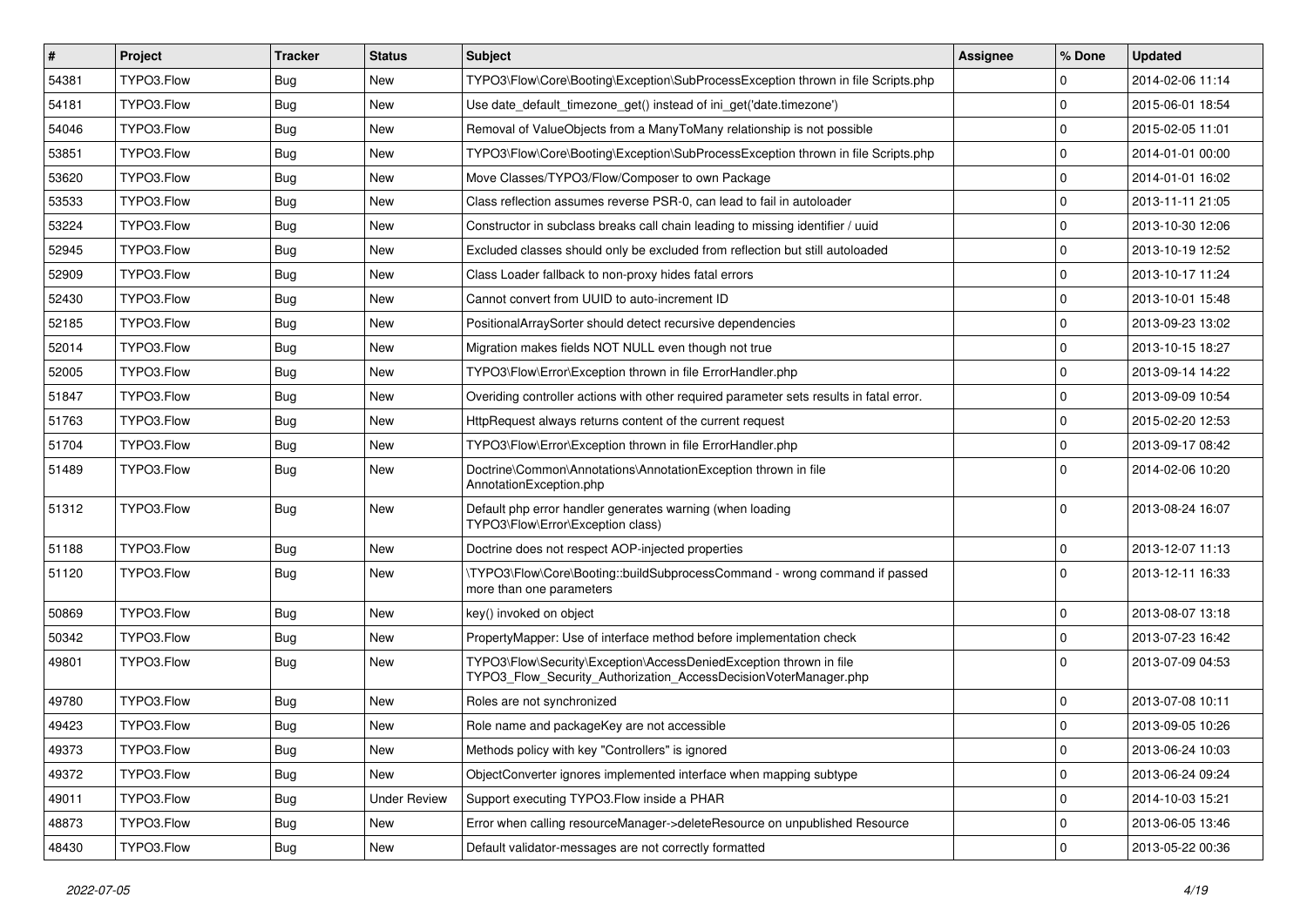| $\vert$ # | Project    | <b>Tracker</b> | <b>Status</b>            | <b>Subject</b>                                                                                                               | <b>Assignee</b> | % Done      | <b>Updated</b>   |
|-----------|------------|----------------|--------------------------|------------------------------------------------------------------------------------------------------------------------------|-----------------|-------------|------------------|
| 48429     | TYPO3.Flow | Bug            | New                      | Remove- and update-actions on repository are not persisted                                                                   |                 | 0           | 2013-05-24 18:44 |
| 48093     | TYPO3.Flow | Bug            | <b>New</b>               | AbstractCompositeValidators memory consumption continuously grow                                                             |                 | $\Omega$    | 2013-05-21 11:49 |
| 47950     | TYPO3.Flow | Bug            | New                      | import of remote resources                                                                                                   |                 | $\mathbf 0$ | 2013-05-21 11:52 |
| 47487     | TYPO3.Flow | Bug            | New                      | Functional test classes in package without classes are not compiled                                                          |                 | $\mathbf 0$ | 2013-05-21 12:19 |
| 47429     | TYPO3.Flow | Bug            | New                      | Global policy files no longer allowed                                                                                        |                 | $\mathbf 0$ | 2013-07-14 19:20 |
| 47331     | TYPO3.Flow | Bug            | Accepted                 | ObjectManager shutdown with Dependency Injection Proxy causes fatal errors                                                   |                 | $\mathbf 0$ | 2013-05-21 13:06 |
| 47325     | TYPO3.Flow | Bug            | Under Review             | ReflectionData and classSchema caches need not be freezable                                                                  |                 | $\mathbf 0$ | 2013-05-21 13:08 |
| 47236     | TYPO3.Flow | Bug            | Needs<br>Feedback        | Error at offset 6279 of 6338                                                                                                 |                 | $\Omega$    | 2014-02-14 09:35 |
| 47073     | TYPO3.Flow | Bug            | <b>New</b>               | Cookie causes Error after Update                                                                                             |                 | $\mathbf 0$ | 2014-12-16 11:59 |
| 46716     | TYPO3.Flow | Bug            | New                      | Empty class names in Dependencylnjection proxy code when using Caches /<br>Factory-created dependencies                      |                 | $\Omega$    | 2013-05-21 13:22 |
| 46210     | TYPO3.Flow | Bug            | <b>Needs</b><br>Feedback | securityContext->getParty() in the initializeObject() method of a session-Scope object<br>throws exception on second request |                 | $\Omega$    | 2013-03-27 10:44 |
| 46120     | TYPO3.Flow | Bug            | New                      | Important step missing in the installation chapter                                                                           |                 | $\mathbf 0$ | 2013-03-08 10:23 |
| 46073     | TYPO3.Flow | Bug            | <b>Under Review</b>      | Scripts::executeCommand must be usable outsite of TYPO3.Flow                                                                 |                 | $\mathbf 0$ | 2013-03-06 19:14 |
| 46066     | TYPO3.Flow | Bug            | New                      | Currency formatter uses wrong format for ISO 4217 currency codes                                                             |                 | $\mathbf 0$ | 2013-03-06 16:29 |
| 46010     | TYPO3.Flow | Bug            | New                      | Generating a DiscriminatorMap with base class in different namespace does not work                                           |                 | $\mathbf 0$ | 2013-03-04 12:30 |
| 45917     | TYPO3.Flow | Bug            | New                      | RoutePartHandler transliteration must be improved                                                                            |                 | $\mathbf 0$ | 2014-02-17 09:13 |
| 45669     | TYPO3.Flow | Bug            | New                      | PersistentObjectConverter does not convert ValueObjects by identity                                                          |                 | $\mathbf 0$ | 2013-02-20 17:59 |
| 45640     | TYPO3.Flow | Bug            | New                      | Every relation is set to cascade=all if the related entity is no aggregate root                                              |                 | 0           | 2013-02-20 15:31 |
| 45623     | TYPO3.Flow | Bug            | New                      | SQL error when calling TYPO3. Blog Setup controller                                                                          |                 | $\mathbf 0$ | 2013-02-21 12:16 |
| 45611     | TYPO3.Flow | Bug            | New                      | Destruction of session after logout should be configurable                                                                   |                 | $\mathbf 0$ | 2013-02-19 16:41 |
| 45386     | TYPO3.Flow | Bug            | New                      | Package::buildArrayOfClassFiles tries to determine class names from file paths                                               |                 | 0           | 2013-02-11 19:54 |
| 45272     | TYPO3.Flow | Bug            | New                      | Related Value Objects get deleted by default cascading                                                                       |                 | $\mathbf 0$ | 2013-02-08 13:50 |
| 45249     | TYPO3.Flow | Bug            | New                      | Update composer project-create command listing                                                                               |                 | $\mathbf 0$ | 2013-02-07 15:17 |
| 45041     | TYPO3.Flow | Bug            | New                      | Set file permissions doesnt work                                                                                             |                 | $\Omega$    | 2013-08-14 15:35 |
| 44361     | TYPO3.Flow | Bug            | New                      | TYPO3\Flow\I18n\Formatter\DatetimeFormatter - caching DATETIME type                                                          |                 | $\mathbf 0$ | 2013-08-14 15:35 |
| 44244     | TYPO3.Flow | Bug            | New                      | defaultOrderings aren't applied on related objects                                                                           |                 | 0           | 2013-01-09 18:41 |
| 44186     | TYPO3.Flow | <b>Bug</b>     | New                      | Request does not accept custom Content-Type                                                                                  |                 | $\mathbf 0$ | 2013-08-14 15:35 |
| 44185     | TYPO3.Flow | Bug            | New                      | XML body always need a root node                                                                                             |                 | $\mathbf 0$ | 2013-08-14 15:35 |
| 44184     | TYPO3.Flow | Bug            | New                      | Request arguments are not merged correctly for single object actions                                                         |                 | $\mathbf 0$ | 2013-08-14 15:35 |
| 44148     | TYPO3.Flow | Bug            | New                      | Documentation for executeCommand() needs clarification                                                                       |                 | $\mathbf 0$ | 2013-08-14 15:35 |
| 43967     | TYPO3.Flow | Bug            | New                      | Error in evaluating orphanRemoval in Flow Annotation driver                                                                  |                 | $\mathbf 0$ | 2013-01-03 11:00 |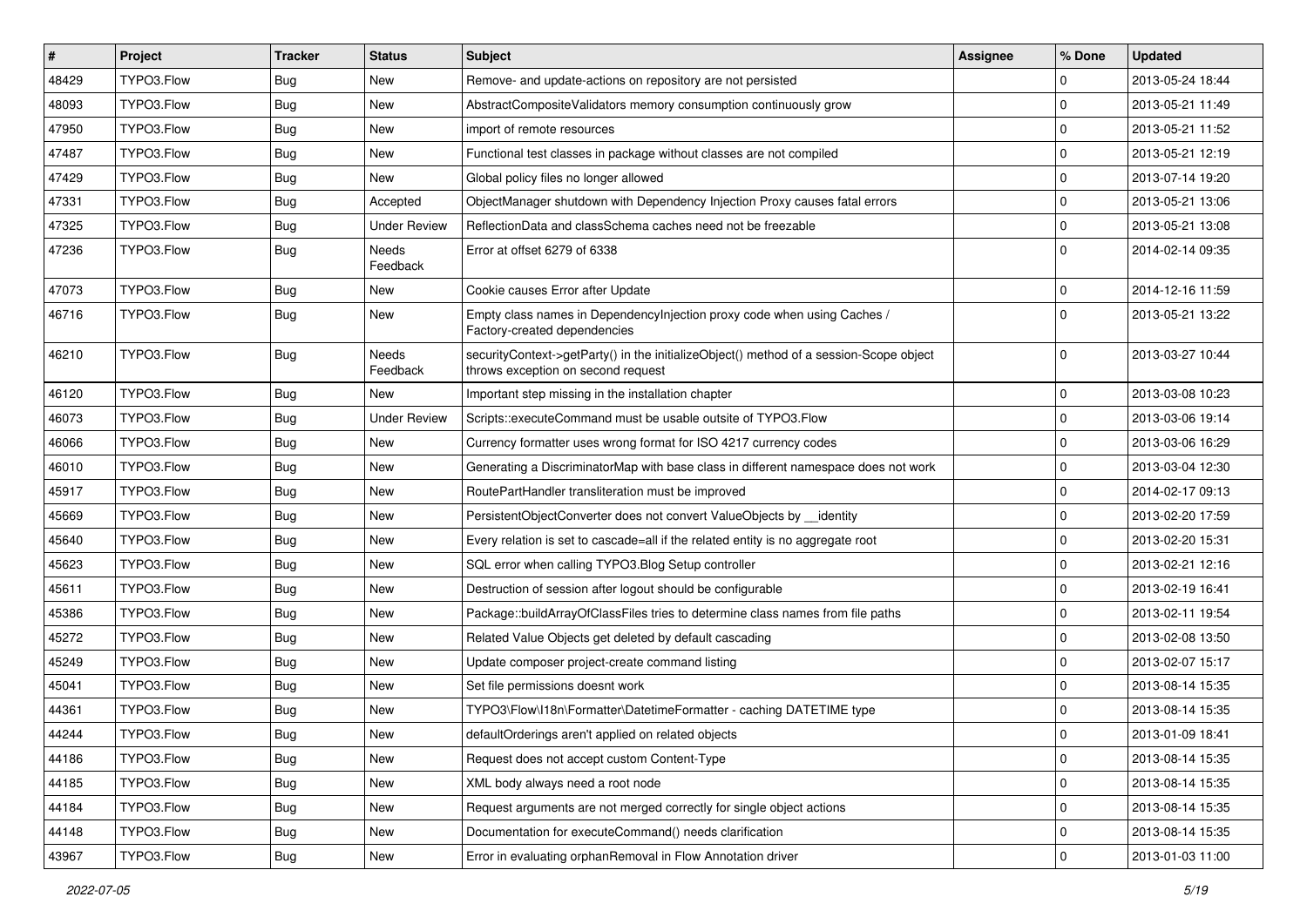| $\vert$ # | Project    | Tracker    | <b>Status</b>            | Subject                                                                                              | <b>Assignee</b> | % Done      | <b>Updated</b>   |
|-----------|------------|------------|--------------------------|------------------------------------------------------------------------------------------------------|-----------------|-------------|------------------|
| 43947     | TYPO3.Flow | <b>Bug</b> | New                      | Redirect to login after Session timeout                                                              |                 | $\mathbf 0$ | 2012-12-13 12:35 |
| 43541     | TYPO3.Flow | <b>Bug</b> | New                      | Incomplete classes path detection for PSR-0                                                          |                 | $\Omega$    | 2013-08-14 15:35 |
| 42888     | TYPO3.Flow | Bug        | Needs<br>Feedback        | ResourceManager chokes on non existing files                                                         |                 | $\Omega$    | 2012-11-12 18:02 |
| 42606     | TYPO3.Flow | Bug        | New                      | Content Security with nested objects                                                                 |                 | $\Omega$    | 2012-12-13 12:35 |
| 42520     | TYPO3.Flow | <b>Bug</b> | New                      | Cache must be flushed globally for package state changes                                             |                 | $\mathbf 0$ | 2015-02-25 17:45 |
| 42101     | TYPO3.Flow | <b>Bug</b> | New                      | Proxyclasses are not rebuild in Development context unless cache is empty                            |                 | $\Omega$    | 2013-08-14 15:35 |
| 41533     | TYPO3.Flow | Bug        | Needs<br>Feedback        | Ignored object-validation in editAction when redirecting back from updateAction                      |                 | l 0         | 2012-10-10 09:27 |
| 41496     | TYPO3.Flow | <b>Bug</b> | New                      | Upload identical Resources, deleting fails                                                           |                 | $\mathbf 0$ | 2012-10-01 17:57 |
| 41148     | TYPO3.Flow | Bug        | New                      | Converting of ValueObjects                                                                           |                 | 0           | 2012-12-13 12:35 |
| 40283     | TYPO3.Flow | <b>Bug</b> | New                      | New constructor in grandparent class not called                                                      |                 | 0           | 2012-12-13 12:35 |
| 39791     | TYPO3.Flow | <b>Bug</b> | New                      | Reflection data of old aspect is not removed                                                         |                 | 0           | 2013-08-14 15:40 |
| 39674     | TYPO3.Flow | <b>Bug</b> | New                      | TYPO3\FLOW3\var dump behaves weird in controller actions doing return                                |                 | $\mathbf 0$ | 2012-08-10 10:09 |
| 39414     | TYPO3.Flow | <b>Bug</b> | New                      | Security Documentation                                                                               |                 | $\Omega$    | 2012-12-15 21:41 |
| 39096     | TYPO3.Flow | Bug        | New                      | Unnecessary compile invoked in non production context?                                               |                 | 0           | 2013-08-14 15:35 |
| 38980     | TYPO3.Flow | <b>Bug</b> | New                      | ActionController: behavior of required arguments is not consistent                                   |                 | 0           | 2014-05-27 14:14 |
| 38216     | TYPO3.Flow | Bug        | <b>Needs</b><br>Feedback | Static method calls in reflected classes refer to _Original class                                    |                 | $\Omega$    | 2012-12-13 12:35 |
| 37571     | TYPO3.Flow | <b>Bug</b> | New                      | Inherited proxies fail when implementing __clone                                                     |                 | 0           | 2012-06-04 12:15 |
| 37564     | TYPO3.Flow | Bug        | New                      | Validation of Parent Object containing properties of type ManyToOne and ManyToMany<br>to same Target |                 | $\Omega$    | 2012-05-29 11:55 |
| 37473     | TYPO3.Flow | <b>Bug</b> | New                      | Subsequent Exceptions related to Doctrine Entity Manager makes it snap shut                          |                 | $\mathbf 0$ | 2012-10-25 10:29 |
| 37316     | TYPO3.Flow | Bug        | New                      | Use findBestMatchingLocale instead of getDefaultLocale?                                              |                 | 0           | 2012-05-20 09:35 |
| 37227     | TYPO3.Flow | <b>Bug</b> | On Hold                  | securityContext->getParty is not available in widget context                                         |                 | $\mathbf 0$ | 2012-06-25 22:14 |
| 36804     | TYPO3.Flow | Bug        | New                      | Orphaned entities within aggregates are not removed                                                  |                 | $\Omega$    | 2012-05-03 11:54 |
| 36634     | TYPO3.Flow | <b>Bug</b> | New                      | Reconstituted entities do not have their properties set when initializeObject() is called            |                 | $\mathbf 0$ | 2012-04-26 21:28 |
| 36633     | TYPO3.Flow | <b>Bug</b> | New                      | Reconstituted entities should not have the FLOW3_Persistence_clone property set                      |                 | $\Omega$    | 2012-04-26 21:24 |
| 36508     | TYPO3.Flow | <b>Bug</b> | New                      | <b>AuthenticationProvider Request Patterns</b>                                                       |                 | $\Omega$    | 2012-04-24 12:39 |
| 36495     | TYPO3.Flow | <b>Bug</b> | New                      | HTTP Response is sent before persistence preventing Exceptions to be displayed on<br>redirect        |                 | l 0         | 2012-04-24 00:28 |
| 35831     | TYPO3.Flow | Bug        | New                      | Deleting or unpublishing of a resource deletes all published symlinks<br>(Web/ Resources/Persistent) |                 | 0           | 2012-04-11 09:31 |
| 35720     | TYPO3.Flow | <b>Bug</b> | New                      | Access denied Exception for widget links to actions with a policy                                    |                 | 0           | 2012-10-25 14:08 |
| 35083     | TYPO3.Flow | Bug        | New                      | involving SecurityContext in Widget's __ wakeup situation leads to an exception                      |                 | 0           | 2012-03-21 13:06 |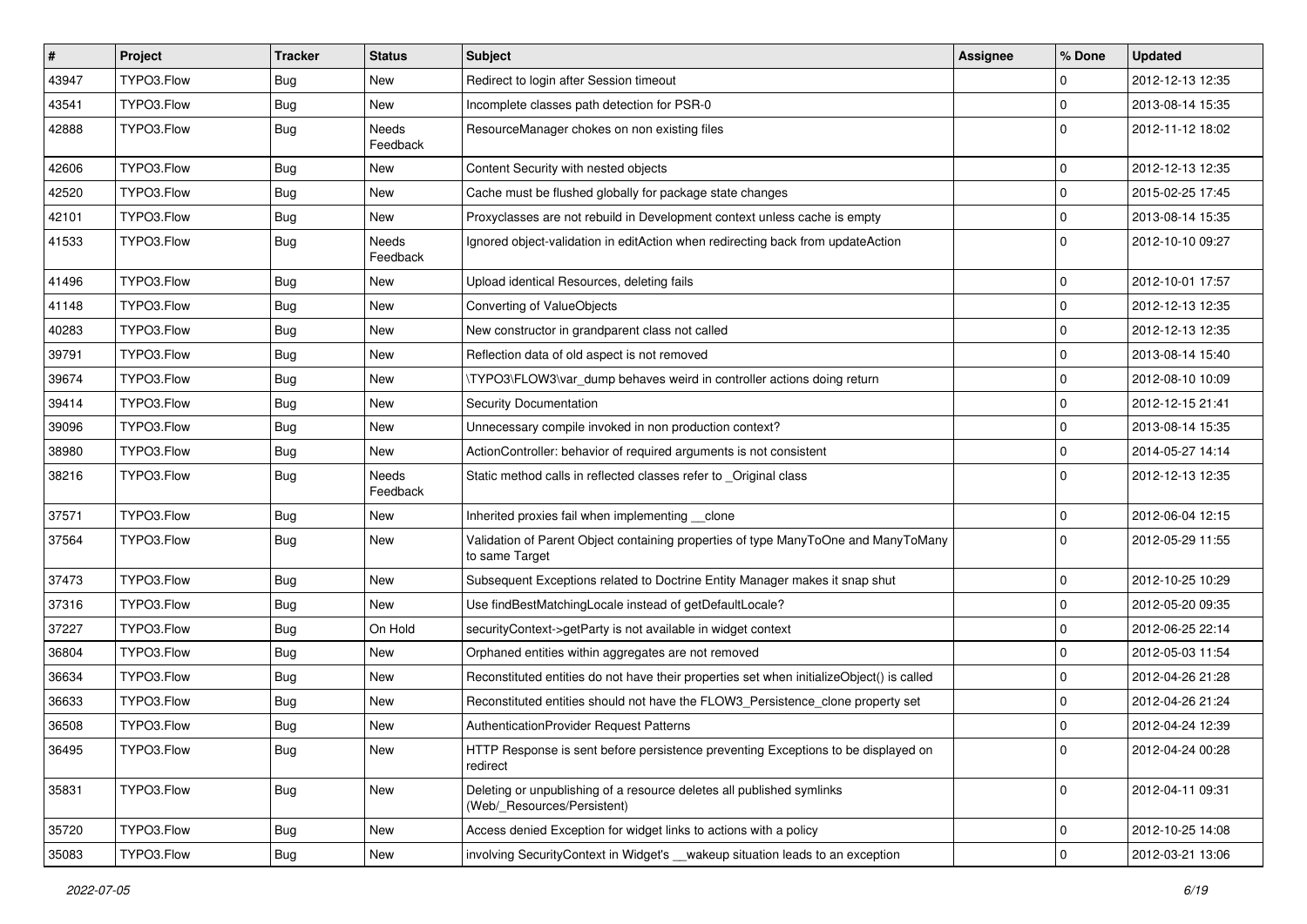| $\pmb{\#}$ | <b>Project</b> | <b>Tracker</b> | <b>Status</b>            | Subject                                                                                                                                                 | <b>Assignee</b> | % Done         | <b>Updated</b>   |
|------------|----------------|----------------|--------------------------|---------------------------------------------------------------------------------------------------------------------------------------------------------|-----------------|----------------|------------------|
| 34404      | TYPO3.Flow     | Bug            | New                      | JsonView transformObject does not respect descendAll configuration                                                                                      |                 | $\Omega$       | 2012-02-29 01:12 |
| 33465      | TYPO3.Flow     | <b>Bug</b>     | <b>New</b>               | Some vital commands to recover the system fail when recovery is needed                                                                                  |                 | $\Omega$       | 2012-01-26 15:51 |
| 33293      | TYPO3.Flow     | Bug            | New                      | Injection to private variable results in injection of the the wrong class                                                                               |                 | l 0            | 2012-01-18 16:41 |
| 33078      | TYPO3.Flow     | Bug            | New                      | No Redirect to Login                                                                                                                                    |                 | $\Omega$       | 2012-03-07 17:45 |
| 33055      | TYPO3.Flow     | <b>Bug</b>     | New                      | AccessDeniedException instead of WebRedirect                                                                                                            |                 | $\Omega$       | 2014-04-17 15:54 |
| 32869      | TYPO3.Flow     | <b>Bug</b>     | New                      | Security config tokenClass doesnt throw exception if not found the class                                                                                |                 | $\mathbf 0$    | 2012-03-19 10:53 |
| 32105      | TYPO3.Flow     | <b>Bug</b>     | New                      | Ignore Validation ignored if ACL is set for this controller action                                                                                      |                 | $\Omega$       | 2011-11-26 11:22 |
| 31210      | TYPO3.Flow     | <b>Bug</b>     | New                      | constructor of proxy class not compatible with interfaces defening a constructor                                                                        |                 | 0              | 2011-11-07 22:02 |
| 31002      | TYPO3.Flow     | <b>Bug</b>     | New                      | Generated __sleep method handles static properties as members.                                                                                          |                 | $\Omega$       | 2011-10-21 13:20 |
| 30425      | TYPO3.Flow     | Bug            | New                      | New methods are not updated in Policies during Development                                                                                              |                 | $\Omega$       | 2011-10-21 13:20 |
| 30424      | TYPO3.Flow     | <b>Bug</b>     | New                      | Forward object arguments with changes                                                                                                                   |                 | $\overline{0}$ | 2011-10-21 13:20 |
| 29425      | TYPO3.Flow     | <b>Bug</b>     | New                      | Deletion of a blog post with resources fails with FK constraint error                                                                                   |                 | $\overline{0}$ | 2011-10-21 13:20 |
| 29405      | TYPO3.Flow     | Bug            | New                      | When storing a new entity inside the session, it will be fully serialized instead of just the<br>reference being stored                                 |                 | $\Omega$       | 2013-04-04 11:34 |
| 28319      | TYPO3.Flow     | <b>Bug</b>     | <b>Needs</b><br>Feedback | Access denied will be logged at the wrong location in nested calls                                                                                      |                 | $\Omega$       | 2012-03-14 14:52 |
| 27798      | TYPO3.Flow     | <b>Bug</b>     | Accepted                 | CSRF protection not working for forms in a plugin                                                                                                       |                 | $\Omega$       | 2013-08-14 15:35 |
| 27379      | TYPO3.Flow     | <b>Bug</b>     | Needs<br>Feedback        | add check to clear the database at tearDown in testing                                                                                                  |                 | $\Omega$       | 2012-03-14 14:41 |
| 27088      | TYPO3.Flow     | <b>Bug</b>     | On Hold                  | initializeObject() is called too early when reconstructing entities                                                                                     |                 | $\mathbf 0$    | 2013-04-08 17:53 |
| 27045      | TYPO3.Flow     | <b>Bug</b>     | <b>New</b>               | Introduced properties are not available in the reflection service during a compile run                                                                  |                 | $\overline{0}$ | 2013-12-07 11:14 |
| 25988      | TYPO3.Flow     | <b>Bug</b>     | New                      | Useless proxies are built for some classes                                                                                                              |                 | $\mathbf 0$    | 2011-10-21 13:20 |
| 11039      | TYPO3.Flow     | <b>Bug</b>     | <b>Needs</b><br>Feedback | Static object container injects properties to result of factory object                                                                                  |                 | $\Omega$       | 2012-03-14 13:41 |
| 10678      | TYPO3.Flow     | Bug            | New                      | ReflectionService doesn't reflect methods of child classes correctly when they get<br>reflected before their parent class in the initialization process |                 | $\Omega$       | 2011-10-21 13:20 |
| 64842      | TYPO3.Flow     | Feature        | <b>New</b>               | Validation of Property should also happen before Property Mapping.                                                                                      |                 | 0              | 2015-02-04 10:35 |
| 60095      | TYPO3.Flow     | Feature        | <b>Under Review</b>      | LockManager's LockHoldingStackPage should be configurable                                                                                               |                 | $\mathbf 0$    | 2014-07-07 11:15 |
| 59244      | TYPO3.Flow     | Feature        | New                      | Message or Container needs context                                                                                                                      |                 | $\Omega$       | 2014-05-31 11:47 |
| 58622      | TYPO3.Flow     | Feature        | New                      | Clearer Exception: Array to string conversion                                                                                                           |                 | l 0            | 2016-06-13 18:15 |
| 58579      | TYPO3.Flow     | Feature        | New                      | Adding own environment constants to Flow                                                                                                                |                 | 50             | 2014-05-06 22:14 |
| 57763      | TYPO3.Flow     | Feature        | New                      | Allow controller / package / action as params in<br>\TYPO3\Fluid\ViewHelpers\Form\ButtonViewHelper                                                      |                 | 0              | 2014-04-09 12:43 |
| 56916      | TYPO3.Flow     | Feature        | New                      | Support PATCH request method as of RFC5789                                                                                                              |                 | 0              | 2014-03-14 16:50 |
| 56744      | TYPO3.Flow     | Feature        | New                      | stay logged in                                                                                                                                          |                 | 0              | 2014-03-27 12:17 |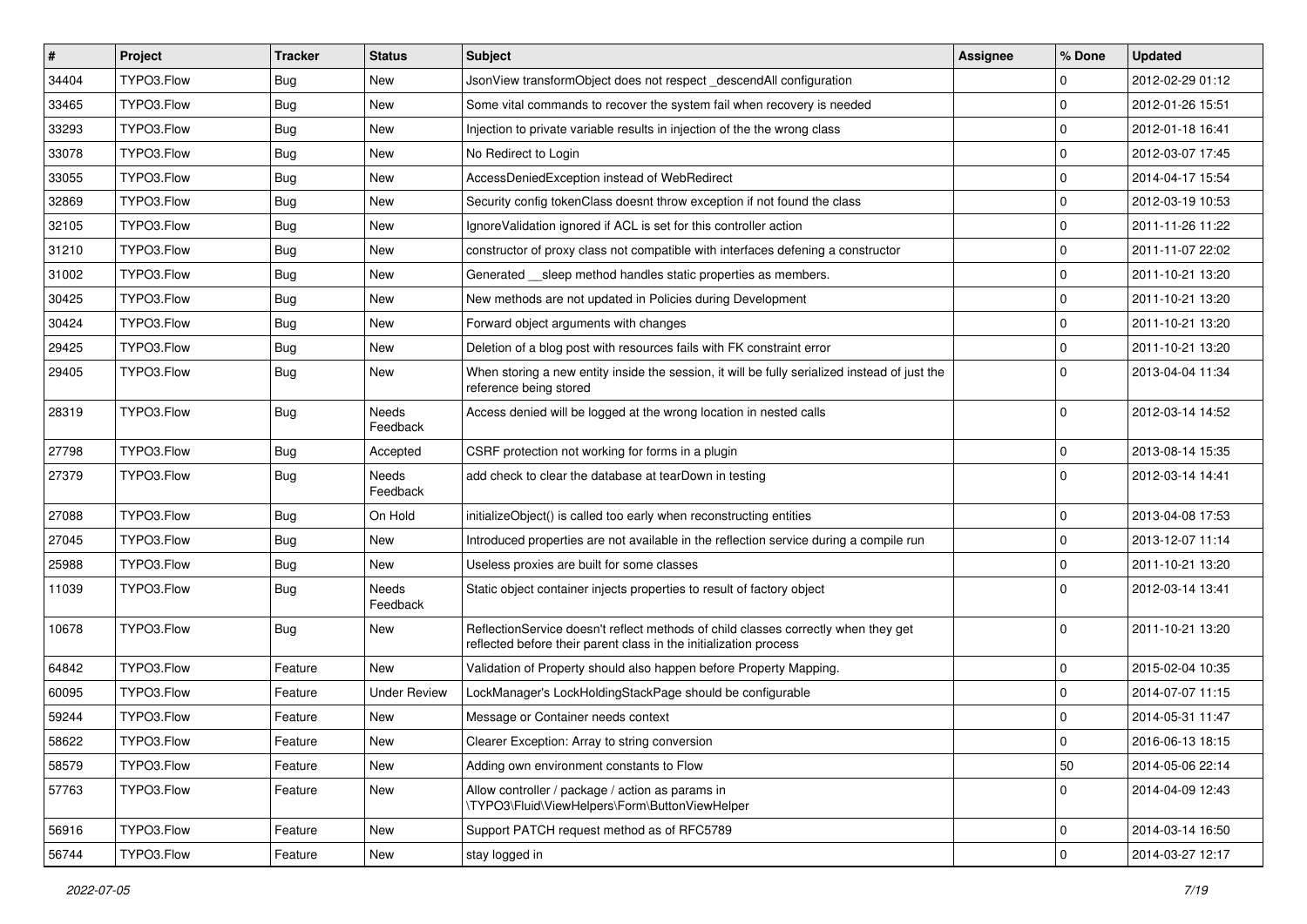| $\sharp$ | Project    | <b>Tracker</b> | <b>Status</b>       | Subject                                                                                           | <b>Assignee</b> | % Done      | <b>Updated</b>   |
|----------|------------|----------------|---------------------|---------------------------------------------------------------------------------------------------|-----------------|-------------|------------------|
| 56556    | TYPO3.Flow | Feature        | New                 | support has Property and is Property                                                              |                 | 0           | 2014-04-08 00:34 |
| 56486    | TYPO3.Flow | Feature        | <b>New</b>          | Optimize the ObjectManager for performance                                                        |                 | 0           | 2014-03-04 17:33 |
| 56036    | TYPO3.Flow | Feature        | New                 | Optimize autoloading                                                                              |                 | 0           | 2014-03-03 11:15 |
| 55831    | TYPO3.Flow | Feature        | New                 | Different scenarios for session settings                                                          |                 | 0           | 2014-02-10 11:21 |
| 55719    | TYPO3.Flow | Feature        | New                 | Support additional Resource Folders                                                               |                 | 0           | 2014-02-06 11:38 |
| 55199    | TYPO3.Flow | Feature        | New                 | Avoid Buffering of Shell output                                                                   |                 | 0           | 2014-03-31 12:34 |
| 54037    | TYPO3.Flow | Feature        | <b>Under Review</b> | JsonView accepts encoding options                                                                 |                 | 0           | 2014-12-14 11:46 |
| 53177    | TYPO3.Flow | Feature        | New                 | entity resource policy value support for `this`                                                   |                 | 0           | 2014-05-20 09:22 |
| 52590    | TYPO3.Flow | Feature        | <b>New</b>          | Provide a way to get the Doctrine QueryBuilder                                                    |                 | $\mathbf 0$ | 2013-10-11 10:39 |
| 51676    | TYPO3.Flow | Feature        | <b>Under Review</b> | Support of symlinks for Resources                                                                 |                 | 100         | 2015-06-13 12:51 |
| 51459    | TYPO3.Flow | Feature        | New                 | Allow catching of particular exceptions on property mapping                                       |                 | 0           | 2013-10-22 13:44 |
| 50901    | TYPO3.Flow | Feature        | New                 | @IgnoreValidation also for class fields                                                           |                 | 0           | 2014-02-21 10:01 |
| 50262    | TYPO3.Flow | Feature        | New                 | Add Keywords to composer Json                                                                     |                 | $\mathbf 0$ | 2013-07-21 22:49 |
| 49050    | TYPO3.Flow | Feature        | New                 | Allow Subqueries in QueryInterface                                                                |                 | 0           | 2013-06-12 10:43 |
| 49039    | TYPO3.Flow | Feature        | New                 | RFC: Use PSR-3 logger interface in Flow                                                           |                 | 0           | 2013-07-10 15:19 |
| 48862    | TYPO3.Flow | Feature        | <b>New</b>          | Possibility to exclude package from file monitoring                                               |                 | 0           | 2013-06-05 10:03 |
| 48657    | TYPO3.Flow | Feature        | <b>Under Review</b> | support HTTP_RANGE                                                                                |                 | 0           | 2013-06-20 16:19 |
| 48409    | TYPO3.Flow | Feature        | <b>New</b>          | Introduce new Annotation "Slot" for wiring signal and slots                                       |                 | $\mathbf 0$ | 2013-05-23 19:02 |
| 47951    | TYPO3.Flow | Feature        | New                 | Warn if persistence stack is not empty at the end of a get-request                                |                 | $\mathbf 0$ | 2013-05-21 13:28 |
| 47456    | TYPO3.Flow | Feature        | New                 | ManyToOne and OneToOne Relations of Objects passed as Action Argument are<br>loaded automatically |                 | $\Omega$    | 2013-08-28 15:11 |
| 47404    | TYPO3.Flow | Feature        | <b>New</b>          | Add getters and setters methods for introduced properties                                         |                 | 0           | 2013-05-21 13:28 |
| 47273    | TYPO3.Flow | Feature        | <b>New</b>          | Support mapping properties with differing types for setter and property                           |                 | 0           | 2013-05-21 13:28 |
| 47191    | TYPO3.Flow | Feature        | <b>Under Review</b> | Make (property) Validators aware of parent class and the property they belong to                  |                 | 0           | 2015-02-13 18:25 |
| 47075    | TYPO3.Flow | Feature        | New                 | Make Exception more meaningful                                                                    |                 | 0           | 2013-05-21 13:28 |
| 46910    | TYPO3.Flow | Feature        | New                 | Composer integration - PackageStates.php                                                          |                 | 0           | 2013-05-21 13:28 |
| 46816    | TYPO3.Flow | Feature        | New                 | Add xcache cache backend                                                                          |                 | 0           | 2013-05-21 13:28 |
| 46318    | TYPO3.Flow | Feature        | New                 | [caching framework] Extend cache interface to handle multiple entries                             |                 | $\mathbf 0$ | 2013-03-15 12:19 |
| 46216    | TYPO3.Flow | Feature        | New                 | Add wincache cache backend                                                                        |                 | $\mathbf 0$ | 2013-03-12 20:55 |
| 46050    | TYPO3.Flow | Feature        | New                 | To decouple log file writing at Logger->logException                                              |                 | 0           | 2013-03-05 21:43 |
| 45409    | TYPO3.Flow | Feature        | New                 | Support validation of abstract nested properties                                                  |                 | 0           | 2013-05-21 13:28 |
| 45103    | TYPO3.Flow | Feature        | New                 | Make static resource URI generation available outside of Fluid                                    |                 | 0           | 2013-02-03 13:16 |
| 44891    | TYPO3.Flow | Feature        | New                 | Routes should be able to enforce http/https protocol                                              |                 | 0           | 2014-05-14 19:55 |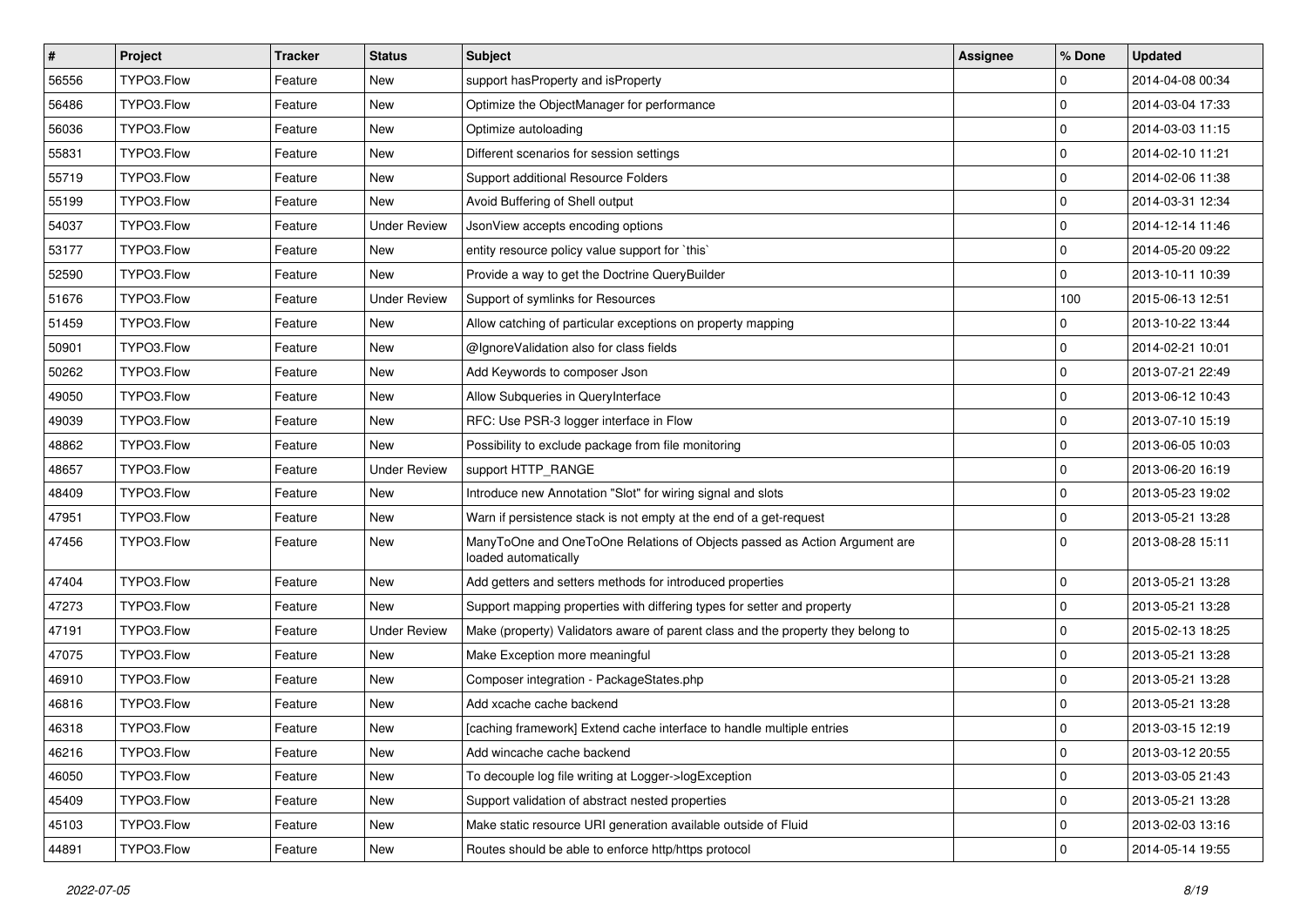| $\vert$ # | Project    | <b>Tracker</b> | <b>Status</b>            | <b>Subject</b>                                                                                            | Assignee | % Done         | <b>Updated</b>   |
|-----------|------------|----------------|--------------------------|-----------------------------------------------------------------------------------------------------------|----------|----------------|------------------|
| 44738     | TYPO3.Flow | Feature        | <b>New</b>               | Re-Validation of argument's custom validators                                                             |          | $\Omega$       | 2013-01-23 09:19 |
| 44563     | TYPO3.Flow | Feature        | <b>New</b>               | Logged in users via HTTP Basic always get re-authenticated                                                |          | $\Omega$       | 2013-01-16 11:28 |
| 44123     | TYPO3.Flow | Feature        | <b>New</b>               | Make the "Flow requires the PHP setting "date.timezone"" error more beautiful                             |          | $\Omega$       | 2013-12-25 01:55 |
| 43841     | TYPO3.Flow | Feature        | <b>New</b>               | Add package support to validation errors                                                                  |          | 0              | 2012-12-10 16:20 |
| 43572     | TYPO3.Flow | Feature        | <b>New</b>               | Uri should support manipulation of query arguments                                                        |          | $\Omega$       | 2012-12-04 09:55 |
| 43082     | TYPO3.Flow | Feature        | <b>Needs</b><br>Feedback | Add CLI support for scaffolding models, views, controller                                                 |          | $\Omega$       | 2015-01-05 11:39 |
| 41420     | TYPO3.Flow | Feature        | New                      | Support entity versioning                                                                                 |          | $\Omega$       | 2012-09-27 14:11 |
| 40418     | TYPO3.Flow | Feature        | Needs<br>Feedback        | Add an option to flow3:cache: flush thats keeps user sessions active                                      |          | $\Omega$       | 2014-10-03 20:17 |
| 39910     | TYPO3.Flow | Feature        | Accepted                 | Ability to query user based on roles                                                                      |          | $\Omega$       | 2013-05-21 13:28 |
| 39788     | TYPO3.Flow | Feature        | <b>New</b>               | RFC: Repository based NotExistsValidator                                                                  |          | $\overline{0}$ | 2012-08-14 16:14 |
| 39088     | TYPO3.Flow | Feature        | <b>New</b>               | Add a sgnalslot before compilation                                                                        |          | $\Omega$       | 2012-12-11 10:30 |
| 38222     | TYPO3.Flow | Feature        | <b>New</b>               | Step execution signals with concrete name                                                                 |          | $\overline{0}$ | 2013-02-21 16:39 |
| 37846     | TYPO3.Flow | Feature        | <b>New</b>               | Should be able to declare more than one controllerObjectName per requestPatterns                          |          | $\Omega$       | 2012-06-11 11:10 |
| 37405     | TYPO3.Flow | Feature        | <b>Under Review</b>      | When changing a property wich is used in routing the Link-VH should direkt to the new<br>properties value |          | $\Omega$       | 2014-11-02 18:25 |
| 37279     | TYPO3.Flow | Feature        | <b>New</b>               | Request PropertyMapping                                                                                   |          | $\Omega$       | 2012-05-18 16:06 |
| 36955     | TYPO3.Flow | Feature        | <b>New</b>               | Add type filter to var_dump()                                                                             |          | $\Omega$       | 2012-05-08 16:39 |
| 36510     | TYPO3.Flow | Feature        | <b>New</b>               | <b>Firewall Redirect?</b>                                                                                 |          | $\Omega$       | 2012-04-24 12:57 |
| 36509     | TYPO3.Flow | Feature        | <b>New</b>               | redirectToUri to an uri with acl forces a 403 because of missing csrf token.                              |          | $\Omega$       | 2012-04-24 12:44 |
| 35783     | TYPO3.Flow | Feature        | <b>New</b>               | Lifecycle method after property mapping                                                                   |          | $\Omega$       | 2012-04-08 21:01 |
| 35781     | TYPO3.Flow | Feature        | <b>New</b>               | Model validation                                                                                          |          | $\Omega$       | 2012-04-08 17:06 |
| 35388     | TYPO3.Flow | Feature        | <b>New</b>               | Use the current package as default for translations within controllers                                    |          | 0              | 2013-12-03 23:12 |
| 34816     | TYPO3.Flow | Feature        | <b>New</b>               | Long text encryption                                                                                      |          | $\mathbf 0$    | 2012-03-14 08:33 |
| 34133     | TYPO3.Flow | Feature        | <b>New</b>               | RFC: Handle Semicolons in Path part of URIs as Scoped Path Parameters                                     |          | 0              | 2012-02-21 15:17 |
| 33710     | TYPO3.Flow | Feature        | <b>New</b>               | Configuration based on Domain                                                                             |          | $\Omega$       | 2012-02-06 16:08 |
| 33587     | TYPO3.Flow | Feature        | <b>New</b>               | Automatically remove unused Resources                                                                     |          | $\overline{0}$ | 2013-11-11 18:21 |
| 33049     | TYPO3.Flow | Feature        | New                      | Allow configuration of context without environment variable (needed for IIS)                              |          | $\mathbf 0$    | 2012-03-07 20:51 |
| 33018     | TYPO3.Flow | Feature        | <b>New</b>               | Translator should support override of labels from other packages                                          |          | $\Omega$       | 2012-01-06 13:05 |
| 32985     | TYPO3.Flow | Feature        | <b>New</b>               | Implement Processing Rules when merging numerically-indexed arrays                                        |          | $\Omega$       | 2012-05-30 09:35 |
| 32294     | TYPO3.Flow | Feature        | <b>New</b>               | Lazy initialization of loggers                                                                            |          | $\overline{0}$ | 2011-12-05 10:29 |
| 32106     | TYPO3.Flow | Feature        | Accepted                 | Support for Object source in PropertyMapper                                                               |          | $\Omega$       | 2013-06-24 09:59 |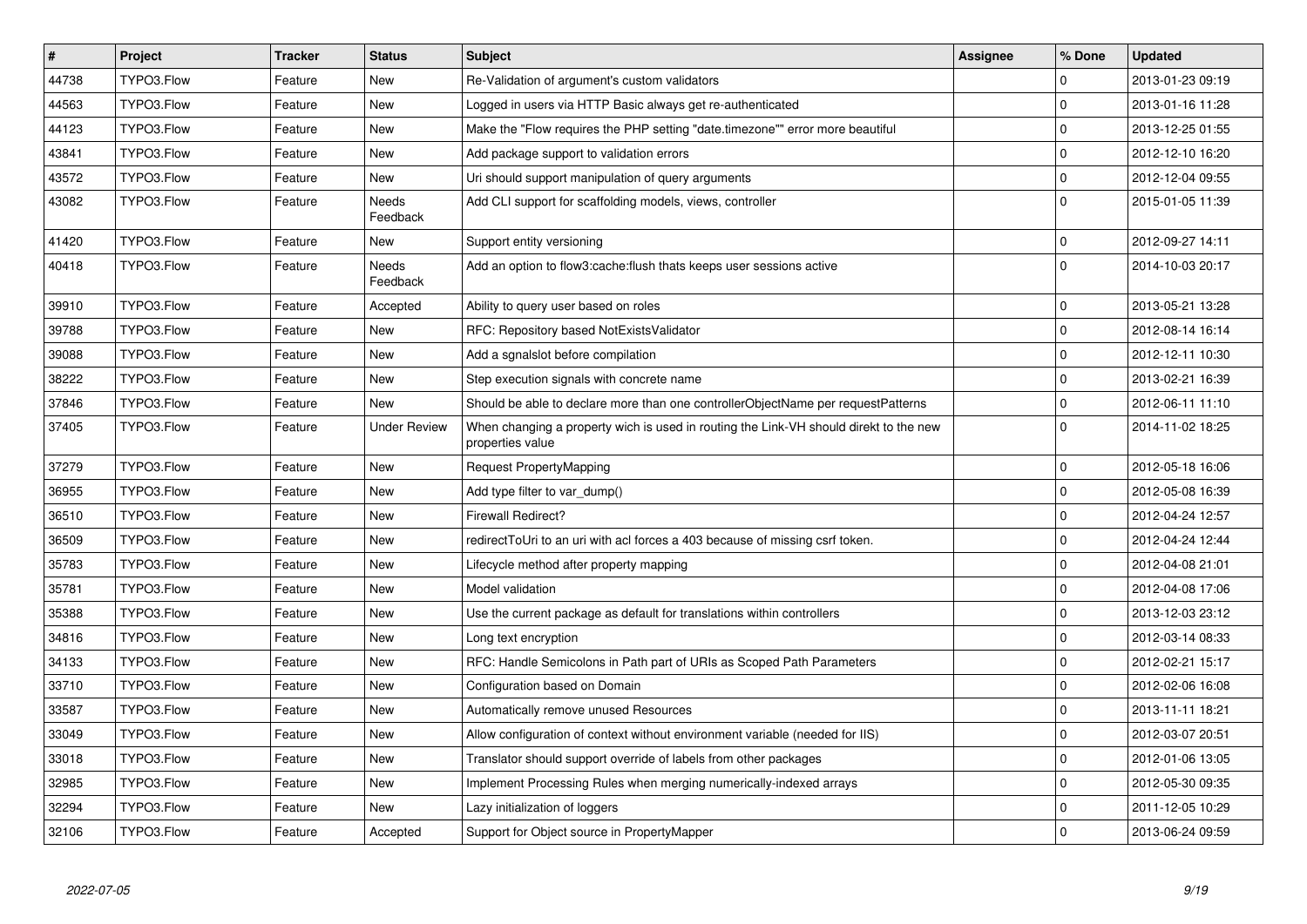| $\vert$ # | Project    | <b>Tracker</b> | <b>Status</b>     | Subject                                                                                                    | Assignee | % Done      | <b>Updated</b>   |
|-----------|------------|----------------|-------------------|------------------------------------------------------------------------------------------------------------|----------|-------------|------------------|
| 31484     | TYPO3.Flow | Feature        | Needs<br>Feedback | possibility to modify inner workings of proxy class builder                                                |          | $\Omega$    | 2012-03-14 18:10 |
| 31262     | TYPO3.Flow | Feature        | New               | Named arguments in Objects.yaml for constructor arguments                                                  |          | $\mathbf 0$ | 2011-10-25 10:26 |
| 31261     | TYPO3.Flow | Feature        | New               | Virtual objects - generate proxy classes for interfaces                                                    |          | $\mathbf 0$ | 2011-10-25 10:23 |
| 30428     | TYPO3.Flow | Feature        | New               | Cloning of request arguments                                                                               |          | $\mathbf 0$ | 2011-09-29 13:26 |
| 30423     | TYPO3.Flow | Feature        | New               | Rendering template of other action without forward                                                         |          | $\mathbf 0$ | 2013-01-21 14:03 |
| 30418     | TYPO3.Flow | Feature        | New               | Package bootstrapping following dependencies                                                               |          | $\mathbf 0$ | 2011-10-21 13:38 |
| 30258     | TYPO3.Flow | Feature        | New               | Support optional package dependencies                                                                      |          | $\mathbf 0$ | 2011-09-24 18:34 |
| 29476     | TYPO3.Flow | Feature        | New               | Provider rendering time and query count for request                                                        |          | $\mathbf 0$ | 2011-09-05 09:22 |
| 29258     | TYPO3.Flow | Feature        | Needs<br>Feedback | Provide a way to override classes by environment                                                           |          | $\Omega$    | 2012-03-14 19:29 |
| 28399     | TYPO3.Flow | Feature        | Needs<br>Feedback | Validation message and code should be configurable for bundled validators                                  |          | $\Omega$    | 2012-12-10 15:52 |
| 28231     | TYPO3.Flow | Feature        | New               | Allow output to STDERR for CLI Response                                                                    |          | $\mathbf 0$ | 2011-07-15 13:32 |
| 28136     | TYPO3.Flow | Feature        | New               | <b>HTTP Semantics for Transactions and more</b>                                                            |          | $\mathbf 0$ | 2012-05-21 16:15 |
| 26767     | TYPO3.Flow | Feature        | New               | Reflection method to get a method return type and documentation                                            |          | $\mathbf 0$ | 2011-08-29 21:45 |
| 26745     | TYPO3.Flow | Feature        | New               | MVC should know about entities lying in the session                                                        |          | 100         | 2012-07-10 12:14 |
| 9861      | TYPO3.Flow | Feature        | Needs<br>Feedback | Leave logging up and running as long as possible                                                           |          | $\Omega$    | 2012-03-15 10:53 |
| 9537      | TYPO3.Flow | Feature        | New               | Query criterions should be able to compare whole objects                                                   |          | $\mathbf 0$ | 2011-10-04 18:42 |
| 9313      | TYPO3.Flow | Feature        | New               | Support for currencies                                                                                     |          | $\mathbf 0$ | 2011-12-15 17:44 |
| 8981      | TYPO3.Flow | Feature        | New               | Security/Performance: Provide Webserver Configuration file for common webservers -<br>do not use .htaccess |          | $\Omega$    | 2010-10-20 11:39 |
| 8464      | TYPO3.Flow | Feature        | New               | Write settings using the ConfigurationManager                                                              |          | $\mathbf 0$ | 2011-12-15 17:06 |
| 8463      | TYPO3.Flow | Feature        | New               | Check security policy for objects reconstituted in the session scope                                       |          | $\mathbf 0$ | 2010-10-20 11:39 |
| 8462      | TYPO3.Flow | Feature        | New               | Check subobjects in query rewriting                                                                        |          | $\mathbf 0$ | 2010-10-20 11:39 |
| 6178      | TYPO3.Flow | Feature        | New               | Implement FileType and FileSize validators                                                                 |          | $\mathbf 0$ | 2010-10-20 11:39 |
| 5774      | TYPO3.Flow | Feature        | New               | Package Manager should clear all cache entries tagged with %PACKAGE%                                       |          | $\Omega$    | 2010-10-20 11:39 |
| 3728      | TYPO3.Flow | Feature        | New               | Support arrays of objects as controller arguments                                                          |          | $\mathbf 0$ | 2013-11-16 17:34 |
| 3587      | TYPO3.Flow | Feature        | New               | Enforce validation rules for value objects already in constructor                                          |          | U           | 2010-10-20 11:39 |
| 3580      | TYPO3.Flow | Feature        | New               | Create an administration panel for the FLOW3 Development context                                           |          | $\pmb{0}$   | 2011-10-13 15:21 |
| 3153      | TYPO3.Flow | Feature        | New               | Support of action based filter rules defined by annotation.                                                |          | $\mathsf 0$ | 2015-01-25 18:23 |
| 2817      | TYPO3.Flow | Feature        | Needs<br>Feedback | Provide safeguard for preventing multiple submits of a form                                                |          | $\mathbf 0$ | 2013-10-31 13:38 |
| 1785      | TYPO3.Flow | Feature        | New               | Automatic garbage collection for expired cache entries                                                     |          | $\mathsf 0$ | 2011-10-20 01:43 |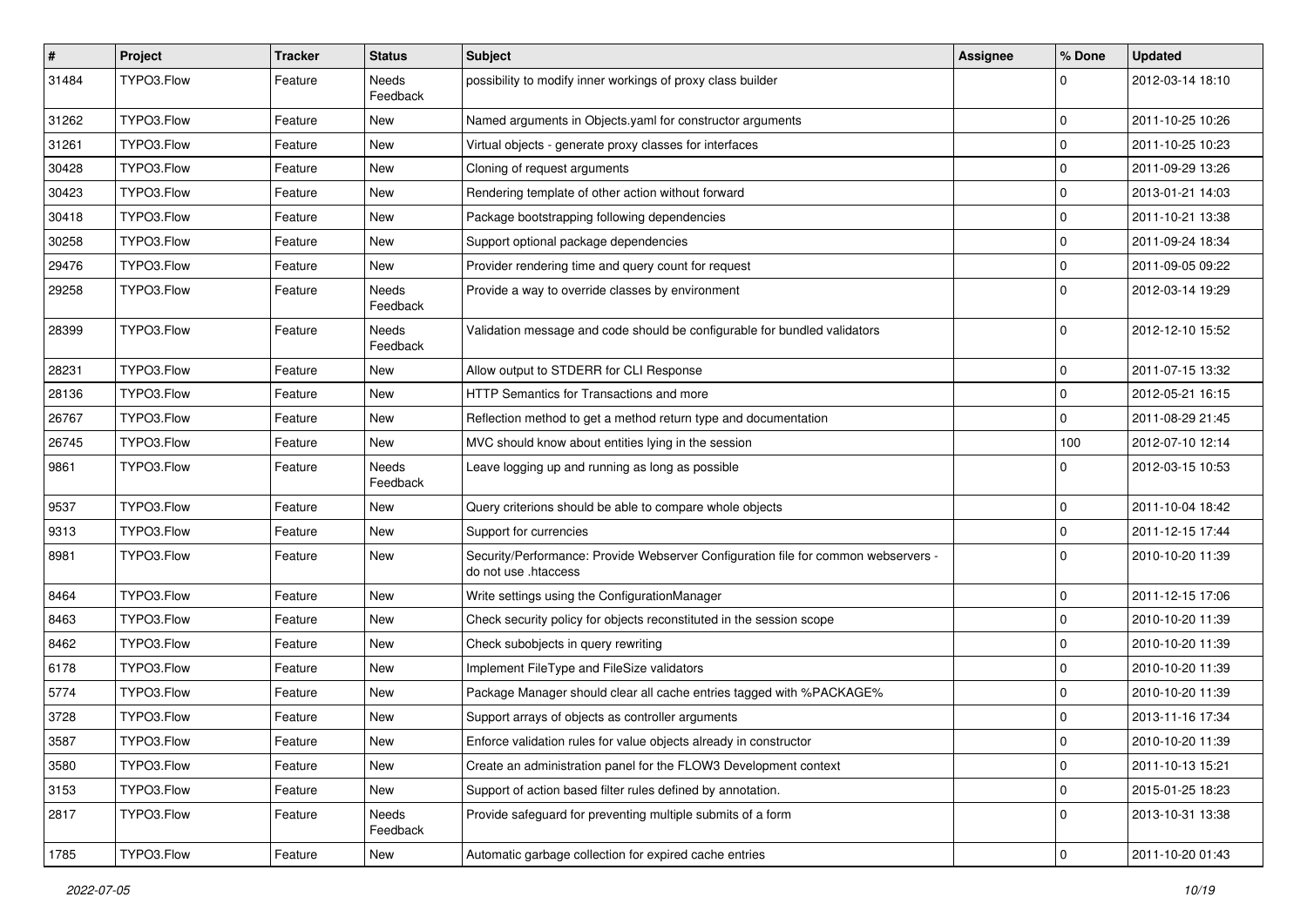| $\sharp$ | Project    | <b>Tracker</b> | <b>Status</b>       | Subject                                                                                               | <b>Assignee</b> | % Done      | <b>Updated</b>   |
|----------|------------|----------------|---------------------|-------------------------------------------------------------------------------------------------------|-----------------|-------------|------------------|
| 62292    | TYPO3.Flow | Major Feature  | New                 | Support for entity translation                                                                        |                 | 0           | 2014-10-17 03:18 |
| 58184    | TYPO3.Flow | Major Feature  | <b>New</b>          | HTTP request argument building for different use cases                                                |                 | 0           | 2014-04-25 11:30 |
| 56602    | TYPO3.Flow | Major Feature  | <b>New</b>          | Handling Of Multi Identity Entities                                                                   |                 | 0           | 2014-04-09 13:10 |
| 33258    | TYPO3.Flow | Major Feature  | Accepted            | Implement support for Assetic                                                                         |                 | 0           | 2014-02-24 08:05 |
| 3585     | TYPO3.Flow | Major Feature  | <b>New</b>          | Implement support for value objects                                                                   |                 | 0           | 2013-02-20 14:45 |
| 61043    | TYPO3.Flow | Task           | New                 | Rename ClassSchema to ModelSchema                                                                     |                 | 0           | 2014-08-18 23:20 |
| 58408    | TYPO3.Flow | Task           | New                 | Disable manualy persisting                                                                            |                 | 0           | 2014-05-02 10:58 |
| 55958    | TYPO3.Flow | Task           | New                 | RFC: Use PHP 5.4 closure features for direct ObjectAccess                                             |                 | 0           | 2014-02-13 14:30 |
| 55957    | TYPO3.Flow | Task           | New                 | RFC: Optimize AOP proxies                                                                             |                 | 0           | 2014-02-28 14:44 |
| 55953    | TYPO3.Flow | Task           | New                 | Repair and streamline ValueObject support                                                             |                 | 50          | 2015-02-16 00:30 |
| 52280    | TYPO3.Flow | Task           | <b>Under Review</b> | Throw Exception if there is an array in PSR-0 autoload                                                |                 | 0           | 2013-10-05 11:30 |
| 51530    | TYPO3.Flow | Task           | <b>New</b>          | Improve speed of Files::readDirectoryRecursively using RecursiveDirectoryIterator?                    |                 | 0           | 2013-08-29 19:49 |
| 51286    | TYPO3.Flow | Task           | New                 | Custom error views should introduce a controller context somehow                                      |                 | $\mathbf 0$ | 2013-08-23 11:24 |
| 50382    | TYPO3.Flow | Task           | New                 | Impossible to use arguments in CLI that are added by overriding<br>initializeCommandMethodArguments() |                 | $\Omega$    | 2013-08-19 14:32 |
| 48296    | TYPO3.Flow | Task           | Needs<br>Feedback   | Missing method in ExceptionHandlerInterface                                                           |                 | $\mathbf 0$ | 2013-05-21 11:39 |
| 46823    | TYPO3.Flow | Task           | Accepted            | Detect APC and APCu correctly                                                                         |                 | 0           | 2013-09-18 09:28 |
| 46011    | TYPO3.Flow | Task           | New                 | Validate annotation with missing type should throw useful error                                       |                 | 0           | 2013-03-04 12:42 |
| 46009    | TYPO3.Flow | Task           | New                 | Improve error message for missing class in Flow annotation driver                                     |                 | 0           | 2013-03-04 12:25 |
| 44712    | TYPO3.Flow | Task           | Accepted            | Decouple Argument-Building in the HTTP-Request-Constructor                                            |                 | $\mathbf 0$ | 2013-01-23 11:19 |
| 43993    | TYPO3.Flow | Task           | New                 | Warn when no migrations are found at all during doctrine: migrate                                     |                 | $\mathbf 0$ | 2012-12-14 09:30 |
| 42465    | TYPO3.Flow | Task           | New                 | Document i18n settings                                                                                |                 | 0           | 2013-08-14 15:35 |
| 41807    | TYPO3.Flow | Task           | <b>Under Review</b> | Initialize the eventmanager in the EntityManagerInterface                                             |                 | 0           | 2013-05-21 13:28 |
| 41414    | TYPO3.Flow | Task           | Needs<br>Feedback   | Check packageKey naming / file structure below Packages/Vendor                                        |                 | $\Omega$    | 2012-11-07 11:39 |
| 40854    | TYPO3.Flow | Task           | New                 | Update security documentation (authentication in 1.2)                                                 |                 | $\mathbf 0$ | 2013-08-14 15:35 |
| 37831    | TYPO3.Flow | Task           | New                 | Evaluate using PHP 5.4's internal web server for Functional Testing                                   |                 | 0           | 2012-06-08 09:27 |
| 35970    | TYPO3.Flow | Task           | New                 | Improve performance of Utility/Arrays::integerExplode by using array_map                              |                 | 0           | 2012-04-13 15:38 |
| 35709    | TYPO3.Flow | Task           | New                 | Implement global Command aliases                                                                      |                 | $\mathbf 0$ | 2013-08-19 14:33 |
| 33069    | TYPO3.Flow | Task           | New                 | Make command output sparse, implement generic verbose switch                                          |                 | $\mathbf 0$ | 2013-08-19 14:33 |
| 31339    | TYPO3.Flow | Task           | On Hold             | Search                                                                                                |                 | $\mathbf 0$ | 2012-06-21 12:17 |
| 29202    | TYPO3.Flow | Task           | New                 | Provide a Cherokee Server Configuration for FLOW3                                                     |                 | $\mathbf 0$ | 2011-08-24 07:45 |
| 27561    | TYPO3.Flow | Task           | Accepted            | Complete documentation                                                                                |                 | 84          | 2013-09-23 12:56 |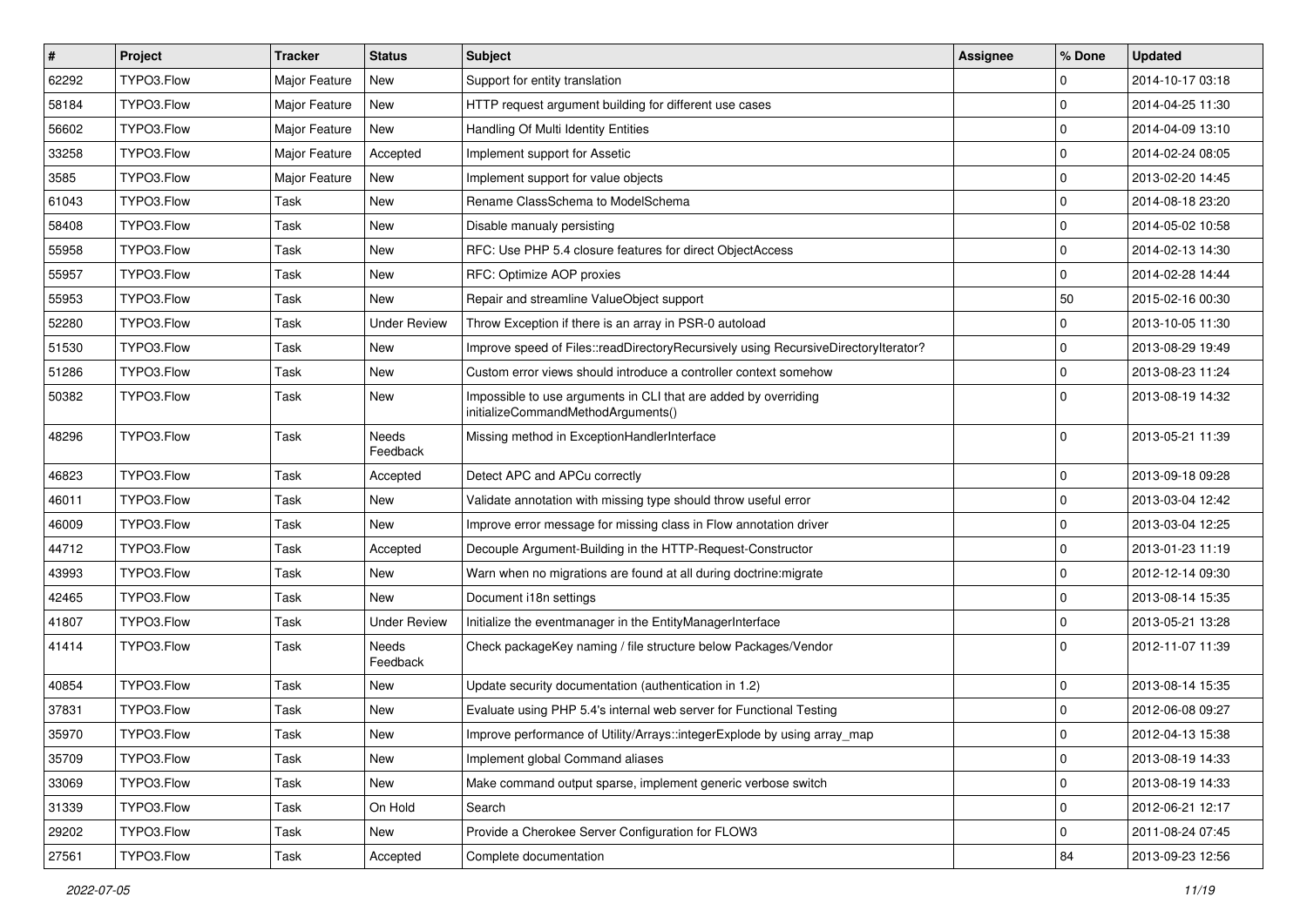| $\vert$ # | Project     | <b>Tracker</b> | <b>Status</b>       | Subject                                                                                                     | <b>Assignee</b> | % Done      | <b>Updated</b>   |
|-----------|-------------|----------------|---------------------|-------------------------------------------------------------------------------------------------------------|-----------------|-------------|------------------|
| 25907     | TYPO3.Flow  | Task           | New                 | Referrer should only contain the URI of the previous request                                                |                 | $\mathbf 0$ | 2011-04-12 12:00 |
| 3755      | TYPO3.Flow  | Task           | <b>New</b>          | Concurrency stress testing and cache mechanism                                                              |                 | $\mathbf 0$ | 2010-10-20 11:39 |
| 65424     | TYPO3.Fluid | Bug            | <b>Under Review</b> | SelectViewHelper must respect option(Value Label)Field for arrays                                           |                 | $\mathbf 0$ | 2015-02-28 22:23 |
| 60856     | TYPO3.Fluid | <b>Bug</b>     | New                 | Target attribute not supported by the form viewhelper                                                       |                 | $\mathbf 0$ | 2014-08-08 13:14 |
| 58983     | TYPO3.Fluid | Bug            | New                 | format.date does not respect linebreaks and throws exception                                                |                 | $\mathbf 0$ | 2014-05-21 10:00 |
| 58921     | TYPO3.Fluid | <b>Bug</b>     | New                 | f:form.* VHs crash if NOT inside f:form but followed by f:form                                              |                 | $\mathbf 0$ | 2014-05-19 15:29 |
| 57885     | TYPO3.Fluid | <b>Bug</b>     | New                 | Inputs are cleared from a second form if the first form produced a vallidation error                        |                 | $\mathbf 0$ | 2014-04-14 00:00 |
| 54284     | TYPO3.Fluid | Bug            | New                 | Default Option for Switch/Case VH                                                                           |                 | $\mathbf 0$ | 2013-12-08 14:28 |
| 52591     | TYPO3.Fluid | <b>Bug</b>     | New                 | The Pagination Widget broken for joined objects                                                             |                 | $\mathbf 0$ | 2013-10-07 21:59 |
| 52536     | TYPO3.Fluid | Bug            | <b>Under Review</b> | Errorclass not set if no property-attribute set                                                             |                 | $\mathbf 0$ | 2016-01-06 10:02 |
| 52419     | TYPO3.Fluid | <b>Bug</b>     | New                 | Wrong PHPDocs notation for default value inline f:translate viewhelper                                      |                 | $\mathbf 0$ | 2013-10-01 09:10 |
| 50888     | TYPO3.Fluid | <b>Bug</b>     | <b>Under Review</b> | WSOD by changing name of section and if Fluid caches are generated                                          |                 | $\mathbf 0$ | 2014-08-26 15:52 |
| 49600     | TYPO3.Fluid | Bug            | New                 | f:form tag shown as a HTML on frontend                                                                      |                 | $\mathbf 0$ | 2013-12-04 13:04 |
| 49038     | TYPO3.Fluid | <b>Bug</b>     | New                 | form.select does not select the first item if prependOptionValue is used                                    |                 | $\mathbf 0$ | 2013-06-11 22:11 |
| 47006     | TYPO3.Fluid | <b>Bug</b>     | <b>Under Review</b> | widget identifier are not unique                                                                            |                 | $\mathbf 0$ | 2017-02-09 15:45 |
| 46289     | TYPO3.Fluid | Bug            | Needs<br>Feedback   | Enable Escaping Interceptor in XML request format                                                           |                 | $\Omega$    | 2013-08-14 15:35 |
| 45384     | TYPO3.Fluid | Bug            | New                 | Persisted entity object in widget-configuration cannot be deserialized (after reload)                       |                 | $\mathbf 0$ | 2013-08-14 15:35 |
| 44234     | TYPO3.Fluid | <b>Bug</b>     | <b>Under Review</b> | selectViewHelper's sorting does not respect locale collation                                                |                 | $\mathbf 0$ | 2014-07-31 17:15 |
| 40064     | TYPO3.Fluid | <b>Bug</b>     | New                 | Multiselect is not getting persisted                                                                        |                 | $\mathbf 0$ | 2014-03-27 22:12 |
| 39990     | TYPO3.Fluid | Bug            | New                 | Same form twice in one template: hidden fields for empty values are only rendered once                      |                 | 0           | 2012-08-20 11:21 |
| 38369     | TYPO3.Fluid | <b>Bug</b>     | New                 | Resource ViewHelpers should not fall back to request package                                                |                 | $\mathbf 0$ | 2012-06-25 15:55 |
| 37619     | TYPO3.Fluid | <b>Bug</b>     | New                 | Fatal Error when using variable in name attribute of Section ViewHelper                                     |                 | $\mathbf 0$ | 2012-05-30 23:17 |
| 36655     | TYPO3.Fluid | <b>Bug</b>     | New                 | <b>Pagination Links</b>                                                                                     |                 | $\mathbf 0$ | 2012-06-23 22:18 |
| 34682     | TYPO3.Fluid | <b>Bug</b>     | <b>Under Review</b> | Radio Button missing checked on validation error                                                            |                 | $\mathbf 0$ | 2013-11-20 20:58 |
| 30937     | TYPO3.Fluid | <b>Bug</b>     | New                 | CropViewHelper stringToTruncate can't be supplied so it can't be easily extended                            |                 | 100         | 2011-10-21 13:37 |
| 28554     | TYPO3.Fluid | <b>Bug</b>     | New                 | (v4) implement feature flag to disable caching                                                              |                 | $\mathbf 0$ | 2011-10-21 13:37 |
| 28553     | TYPO3.Fluid | <b>Bug</b>     | New                 | improve XHProf test setup                                                                                   |                 | $\mathbf 0$ | 2011-10-21 13:37 |
| 28552     | TYPO3.Fluid | Bug            | New                 | (v5) write ViewHelper test for compiled run; adjust functional test to do two passes<br>(uncached & cached) |                 | $\mathbf 0$ | 2011-10-21 13:37 |
| 28550     | TYPO3.Fluid | Bug            | New                 | (v4) make widgets cacheable, i.e. not implement childnodeaccess interface                                   |                 | $\mathbf 0$ | 2011-10-21 13:37 |
| 28549     | TYPO3.Fluid | <b>Bug</b>     | New                 | make widgets cacheable, i.e. not implement childnodeaccess interface                                        |                 | $\mathbf 0$ | 2011-10-21 13:37 |
| 27607     | TYPO3.Fluid | <b>Bug</b>     | New                 | Make Fluid comparisons work when first element is STRING, second is NULL.                                   |                 | $\mathbf 0$ | 2012-03-12 19:18 |
| 13045     | TYPO3.Fluid | Bug            | New                 | Entity decode of strings are different between if-conditions and output of variable                         |                 | $\mathsf 0$ | 2011-10-21 13:37 |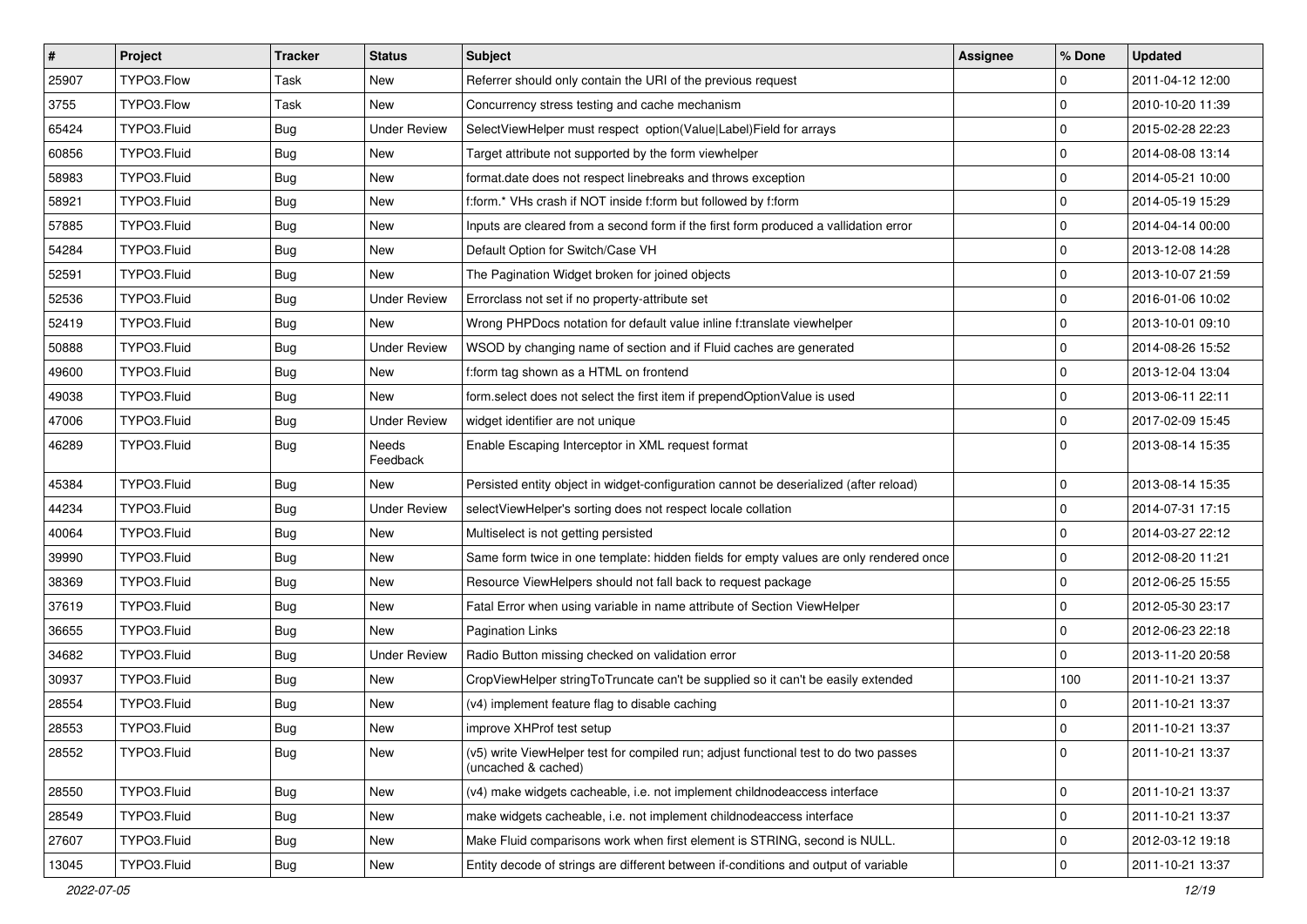| $\vert$ # | Project     | <b>Tracker</b> | <b>Status</b>       | Subject                                                                            | <b>Assignee</b> | % Done      | <b>Updated</b>   |
|-----------|-------------|----------------|---------------------|------------------------------------------------------------------------------------|-----------------|-------------|------------------|
| 8648      | TYPO3.Fluid | Bug            | New                 | format.crop ViewHelper should support all features of the crop stdWrap function    |                 | 0           | 2011-10-21 13:37 |
| 3481      | TYPO3.Fluid | Bug            | <b>New</b>          | Use ViewHelperVariableContainer in PostParseFacet                                  |                 | $\mathbf 0$ | 2011-10-21 13:37 |
| 62346     | TYPO3.Fluid | Feature        | New                 | f:comment should have high precende                                                |                 | 0           | 2014-10-20 11:33 |
| 60271     | TYPO3.Fluid | Feature        | New                 | Paginate viewhelper, should also support arrays                                    |                 | 0           | 2014-07-11 13:19 |
| 60181     | TYPO3.Fluid | Feature        | New                 | Caching mechanism for Fluid Views/Templates                                        |                 | 0           | 2014-07-08 13:18 |
| 60003     | TYPO3.Fluid | Feature        | New                 | Add required-Attribute to f:form.password                                          |                 | 0           | 2014-06-30 16:53 |
| 51277     | TYPO3.Fluid | Feature        | New                 | ViewHelper context should be aware of actual file occurrence                       |                 | 0           | 2013-08-23 08:43 |
| 51100     | TYPO3.Fluid | Feature        | New                 | Links with absolute URI should have the option of URI Scheme                       |                 | 0           | 2013-08-16 12:06 |
| 49756     | TYPO3.Fluid | Feature        | <b>Under Review</b> | Select values by array key in checkbox viewhelper                                  |                 | 0           | 2014-03-25 02:40 |
| 48355     | TYPO3.Fluid | Feature        | New                 | Assign output of viewhelper to template variable for further processing.           |                 | 0           | 2013-07-06 18:05 |
| 46545     | TYPO3.Fluid | Feature        | New                 | Better support for arrays in options of SelectViewHelper                           |                 | $\mathbf 0$ | 2013-03-22 13:35 |
| 46257     | TYPO3.Fluid | Feature        | <b>Under Review</b> | Add escape sequence support for Fluid                                              |                 | 0           | 2015-01-26 09:00 |
| 45345     | TYPO3.Fluid | Feature        | Needs<br>Feedback   | Easy to use comments for fluid that won't show in output                           |                 | $\mathbf 0$ | 2013-03-26 20:40 |
| 45153     | TYPO3.Fluid | Feature        | <b>New</b>          | f:be.menus.actionMenuItem - Detection of the current select option is insufficient |                 | $\mathbf 0$ | 2013-02-04 23:17 |
| 42397     | TYPO3.Fluid | Feature        | New                 | Missing viewhelper for general links                                               |                 | 0           | 2012-10-25 19:20 |
| 40081     | TYPO3.Fluid | Feature        | New                 | Allow assigned variables as keys in arrays                                         |                 | 0           | 2013-10-02 09:38 |
| 39936     | TYPO3.Fluid | Feature        | <b>New</b>          | registerTagAttribute should handle default values                                  |                 | 0           | 2013-01-21 23:29 |
| 38130     | TYPO3.Fluid | Feature        | New                 | Checkboxes and multiple select fields should have an assignable default value      |                 | $\mathbf 0$ | 2012-06-17 09:54 |
| 36559     | TYPO3.Fluid | Feature        | <b>New</b>          | New widget progress bar                                                            |                 | 0           | 2012-04-25 15:11 |
| 36410     | TYPO3.Fluid | Feature        | New                 | Allow templates to send arguments back to layout                                   |                 | 0           | 2012-08-13 11:46 |
| 33215     | TYPO3.Fluid | Feature        | <b>New</b>          | RFC: Dynamic values in ObjectAccess paths                                          |                 | 0           | 2016-04-15 09:26 |
| 31955     | TYPO3.Fluid | Feature        | <b>New</b>          | f:uri.widget                                                                       |                 | 0           | 2011-11-22 12:27 |
| 30555     | TYPO3.Fluid | Feature        | New                 | Make TagBuilder more extensible                                                    |                 | 0           | 2012-06-29 12:41 |
| 10472     | TYPO3.Fluid | Feature        | New                 | Fluid Standalone distribution                                                      |                 | 0           | 2012-10-16 15:17 |
| 9514      | TYPO3.Fluid | Feature        | New                 | Support explicit Array Arguments for ViewHelpers                                   |                 | 0           | 2011-05-06 11:03 |
| 8989      | TYPO3.Fluid | Feature        | Needs<br>Feedback   | Search path for fluid template files                                               |                 | $\Omega$    | 2012-03-12 18:10 |
| 7608      | TYPO3.Fluid | Feature        | New                 | Configurable shorthand/object accessor delimiters                                  |                 | $\pmb{0}$   | 2013-11-07 14:08 |
| 4704      | TYPO3.Fluid | Feature        | New                 | Improve parsing exception messages                                                 |                 | $\mathbf 0$ | 2012-07-11 19:00 |
| 3291      | TYPO3.Fluid | Feature        | Needs<br>Feedback   | Cacheable viewhelpers                                                              |                 | $\mathbf 0$ | 2012-11-29 17:00 |
| 1907      | TYPO3.Fluid | Feature        | New                 | Default values for view helpers based on context                                   |                 | 0           | 2014-03-10 17:53 |
| 56237     | TYPO3.Fluid | Task           | New                 | in-line (Condition) View Helpers should not evaluate on parsing                    |                 | $\mathbf 0$ | 2014-02-24 13:47 |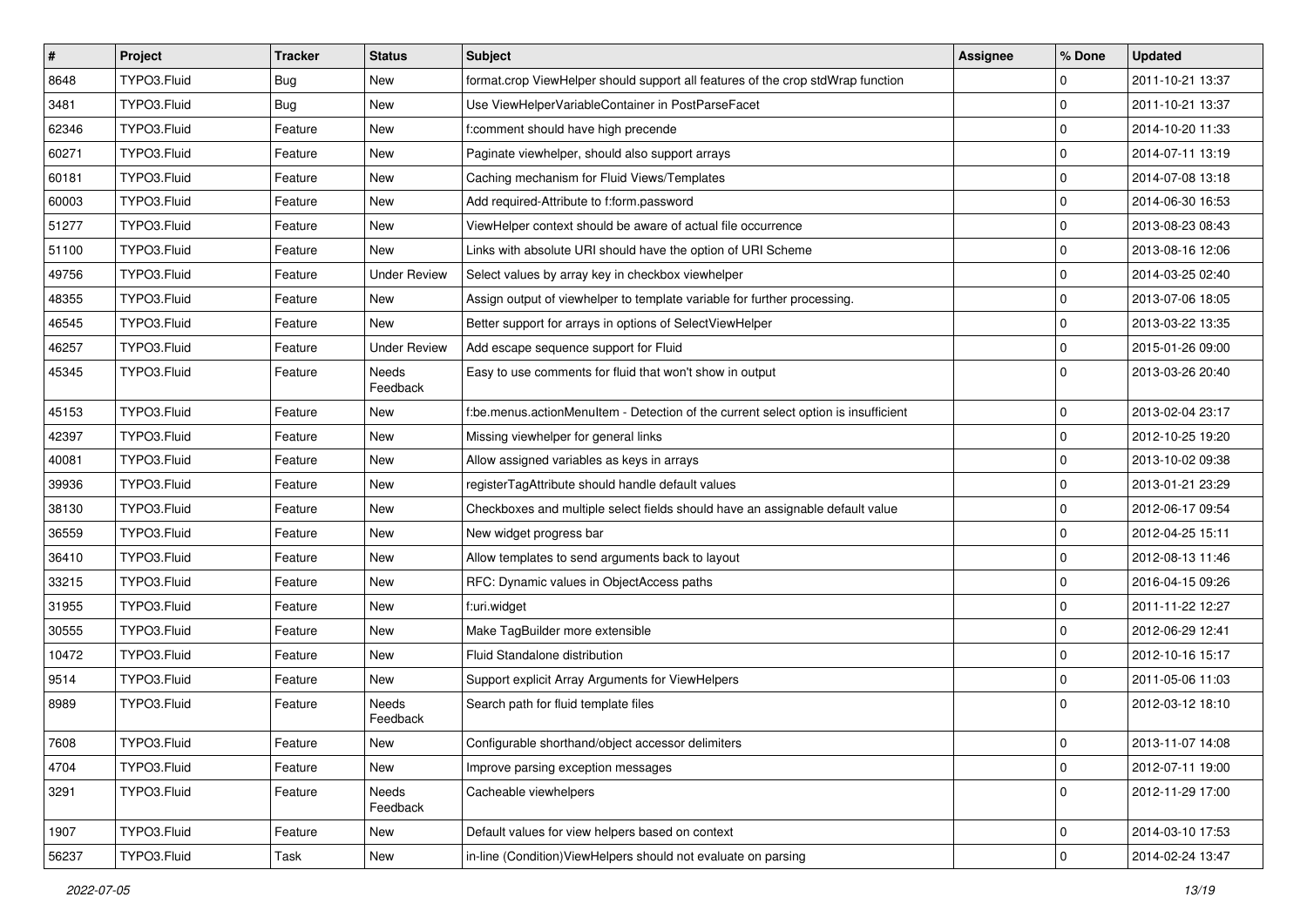| $\vert$ # | Project                                | <b>Tracker</b> | <b>Status</b>       | Subject                                                                                                | Assignee     | % Done      | <b>Updated</b>   |
|-----------|----------------------------------------|----------------|---------------------|--------------------------------------------------------------------------------------------------------|--------------|-------------|------------------|
| 47669     | TYPO3.Fluid                            | Task           | New                 | FormViewHelper does not define the default request method                                              |              | $\Omega$    | 2013-04-28 16:39 |
| 46091     | TYPO3.Fluid                            | Task           | Needs<br>Feedback   | Show source file name and position on exceptions during parsing                                        |              | $\Omega$    | 2013-03-07 11:26 |
| 45394     | TYPO3.Fluid                            | Task           | New                 | Forwardport Unit test for standalone view                                                              |              | $\mathbf 0$ | 2013-02-11 22:39 |
| 43072     | TYPO3.Fluid                            | Task           | New                 | Remove TOKENS for adding templates fallback in Backporter                                              |              | $\Omega$    | 2012-11-18 14:20 |
| 43071     | TYPO3.Fluid                            | Task           | New                 | Remove TOKENS for adding fallback teplates in B                                                        |              | $\mathbf 0$ | 2012-11-18 14:22 |
| 42743     | TYPO3.Fluid                            | Task           | New                 | Remove inline style for hidden form fields                                                             |              | $\mathbf 0$ | 2012-11-06 23:09 |
| 34309     | TYPO3.Fluid                            | Task           | New                 | Unknown ViewHelpers cause exception - should be handled more graceful                                  |              | $\mathbf 0$ | 2012-03-07 18:40 |
| 32035     | TYPO3.Fluid                            | Task           | New                 | Improve fluid error messages                                                                           |              | $\mathbf 0$ | 2012-01-27 15:59 |
| 26664     | TYPO3.Fluid                            | Task           | <b>New</b>          | Clean up Form ViewHelpers                                                                              |              | 75          | 2012-06-20 11:37 |
| 26658     | TYPO3.Fluid                            | Task           | <b>New</b>          | Make Form ViewHelpers consistent                                                                       |              | 75          | 2012-06-20 11:37 |
| 10911     | TYPO3.Fluid                            | Task           | New                 | Tx_Fluid_ViewHelpers_Form_AbstractFormViewHelper->renderHiddenIdentityField<br>should be more reliable |              | $\Omega$    | 2011-09-30 12:29 |
| 9950      | TYPO3.Fluid                            | Task           | New                 | Binding to nested arrays impossible for form-elements                                                  |              | $\Omega$    | 2011-10-20 01:48 |
| 5636      | TYPO3.Fluid                            | Task           | <b>Under Review</b> | Form_RadioViewHelper and CheckBoxViewHelper miss check for existing object before<br>it is accessed.   |              | $\Omega$    | 2013-11-22 17:14 |
| 59858     | TYPO3.Kickstart                        | <b>Bug</b>     | <b>New</b>          | Property <path>\CoffeeBean::\$Persistence_Object_Identifier does not exist</path>                      |              | $\Omega$    | 2015-01-13 12:20 |
| 56555     | TYPO3.Kickstart                        | Bug            | New                 | Kickstart creates wrong labels in New.html                                                             |              | $\Omega$    | 2014-03-04 21:33 |
| 53971     | TYPO3.Kickstart                        | Feature        | New                 | Login functionality                                                                                    |              | $\mathbf 0$ | 2013-12-16 10:39 |
| 39790     | TYPO3.Kickstart                        | Feature        | New                 | Allow forward slashes where backslashes need to be specified                                           |              | $\Omega$    | 2012-08-14 09:28 |
| 29794     | TYPO3.Kickstart                        | Feature        | New                 | Initialize collections in generated models                                                             |              | $\Omega$    | 2011-09-14 23:23 |
| 47818     | TYPO3.Welcome                          | <b>Bug</b>     | New                 | Wrong link on Welcome screen                                                                           |              | $\Omega$    | 2013-05-02 12:01 |
| 56074     | <b>TYPO3 Flow Base</b><br>Distribution | <b>Bug</b>     | New                 | Parse errors cause meaningless Flow exception messages.                                                | Adrian Föder | $\Omega$    | 2014-02-18 14:14 |
| 51972     | TYPO3.Flow                             | <b>Bug</b>     | <b>New</b>          | Joins for every deep property constraint make cartesian selection                                      | Adrian Föder | $\mathbf 0$ | 2013-09-13 10:04 |
| 51809     | TYPO3.Flow                             | Bug            | <b>Under Review</b> | Commit "[BUGFIX] Published resources don't support symlinks" produces an fatal error<br>on Windows     | Adrian Föder | 100         | 2015-06-13 12:51 |
| 49566     | TYPO3.Flow                             | Bug            | New                 | NULL source values are not handled correctly                                                           | Adrian Föder | $\mathbf 0$ | 2013-07-02 08:21 |
| 48167     | TYPO3.Flow                             | Feature        | Accepted            | Command line account and role browsing                                                                 | Adrian Föder | $\mathbf 0$ | 2013-05-21 13:28 |
| 45851     | TYPO3.Flow                             | Feature        | Needs<br>Feedback   | Allow referencing environment variables in Settings.yaml                                               | Adrian Föder | $\mathsf 0$ | 2013-04-30 14:12 |
| 49806     | TYPO3.Flow                             | Task           | Accepted            | Date formatting should care about the time zone                                                        | Adrian Föder | 0           | 2013-07-09 10:16 |
| 49025     | TYPO3.Flow                             | Task           | <b>Under Review</b> | Dynamic locale detection / determination                                                               | Adrian Föder | $\pmb{0}$   | 2013-12-28 10:48 |
| 44542     | TYPO3.Flow                             | Task           | New                 | Mention the risk of requestPatterns regarding foreign package's SecurityContext usage                  | Adrian Föder | 0           | 2013-01-17 18:39 |
| 51239     | TYPO3.Fluid                            | Bug            | <b>Under Review</b> | AbstractViewHelper use incorrect method signature for "\$this->systemLogger->log()"                    | Adrian Föder | $\mathsf 0$ | 2014-04-11 11:17 |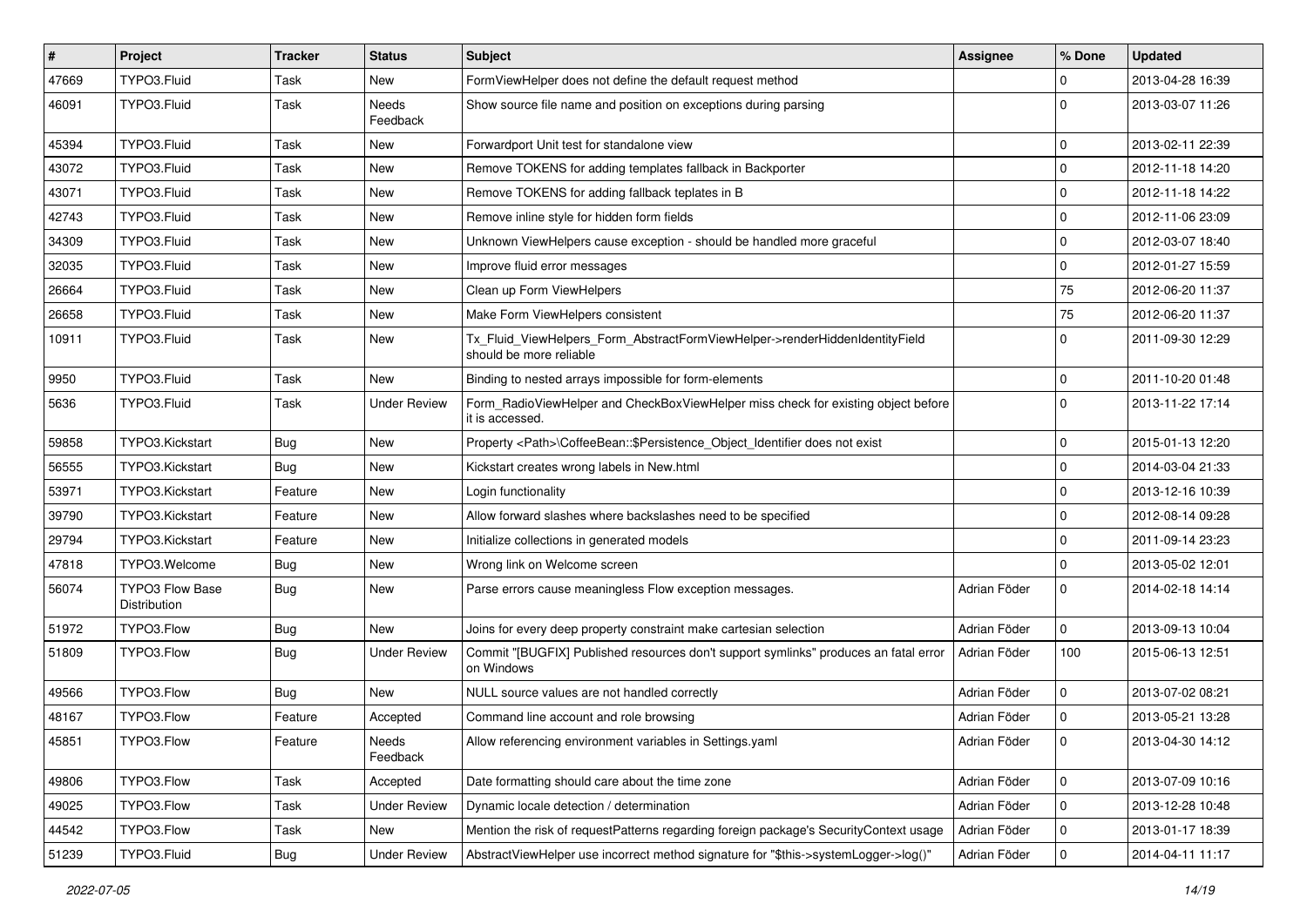| #     | Project                                | <b>Tracker</b> | <b>Status</b>       | <b>Subject</b>                                                                           | Assignee                    | % Done              | <b>Updated</b>   |
|-------|----------------------------------------|----------------|---------------------|------------------------------------------------------------------------------------------|-----------------------------|---------------------|------------------|
| 54195 | TYPO3.Fluid                            | Task           | New                 | Rename and move FormViewHelper's errorClass value, currently 'f3-form-error'             | Adrian Föder                | 0                   | 2014-02-15 12:19 |
| 48596 | TYPO3.Flow                             | Bug            | <b>Under Review</b> | Ignored Tags configuration should be easier to configure from packages                   | Alexander Berl              | $\mathbf 0$         | 2015-02-14 13:00 |
| 48532 | TYPO3.Flow                             | <b>Bug</b>     | <b>Under Review</b> | JsonView Configuration behaves differently for arrays and objects                        | Alexander Berl              | $\mathsf{O}\xspace$ | 2014-06-11 15:53 |
| 59672 | TYPO3.Flow                             | Feature        | <b>Under Review</b> | Add support for Doctrine 2.5 embeddables                                                 | Alexander Berl              | $\mathbf 0$         | 2015-04-08 17:42 |
| 47339 | TYPO3.Flow                             | Feature        | Needs<br>Feedback   | Allow RequestHandlers to get the current Request injected                                | Alexander Berl              | $\mathsf{O}\xspace$ | 2013-05-21 13:28 |
| 35420 | <b>TYPO3 Flow Base</b><br>Distribution | Suggestion     | <b>New</b>          | Review use of try / catch in the Security Framework                                      | Andreas<br>Förthner         | $\pmb{0}$           | 2012-03-31 00:00 |
| 40824 | TYPO3.Flow                             | <b>Bug</b>     | Needs<br>Feedback   | Modified action controller methods not detected properly                                 | Andreas<br>Förthner         | $\Omega$            | 2012-10-01 20:33 |
| 38065 | TYPO3.Flow                             | Feature        | <b>New</b>          | Implement content security for DQL queries                                               | Andreas<br>Förthner         | $\Omega$            | 2013-05-21 13:28 |
| 29387 | TYPO3.Flow                             | Feature        | Needs<br>Feedback   | A token with wrong credentials should throw an exception                                 | Andreas<br>Förthner         | $\Omega$            | 2011-08-31 15:32 |
| 9968  | TYPO3.Flow                             | Feature        | <b>New</b>          | Promote security publishing configuration automatically when persisting models           | Andreas<br>Förthner         | $\mathbf{0}$        | 2013-12-09 22:03 |
| 6603  | TYPO3.Flow                             | Feature        | <b>New</b>          | Provide a policy management API                                                          | Andreas<br>Förthner         | $\Omega$            | 2010-10-20 11:39 |
| 6602  | TYPO3.Flow                             | Feature        | New                 | Implement after invocation handling                                                      | Andreas<br>Förthner         | $\Omega$            | 2011-01-07 11:15 |
| 5442  | TYPO3.Flow                             | Feature        | New                 | Destroy session / logout user on deleting an account                                     | Andreas<br>Förthner         | $\mathbf 0$         | 2012-10-25 08:46 |
| 3621  | TYPO3.Flow                             | Feature        | New                 | Implement dynamic firewall filter registration                                           | Andreas<br>Förthner         | 0                   | 2012-05-21 16:15 |
| 3619  | TYPO3.Flow                             | Feature        | <b>New</b>          | Implement System Policy Support/System Security                                          | Andreas<br>Förthner         | $\Omega$            | 2012-05-21 16:15 |
| 6601  | TYPO3.Flow                             | Task           | On Hold             | Introduce a new roles definition syntax including runtime constraints                    | Andreas<br>Förthner         | $\Omega$            | 2010-10-20 11:39 |
| 58773 | TYPO3.Flow                             | <b>Bug</b>     | Accepted            | Improve NoMatchingRouteException                                                         | <b>Bastian</b><br>Waidelich | $\Omega$            | 2014-05-13 15:59 |
| 58494 | TYPO3.Flow                             | <b>Bug</b>     | Needs<br>Feedback   | Inifinite redirects if index.php presents in URI                                         | <b>Bastian</b><br>Waidelich | $\Omega$            | 2014-05-25 11:29 |
| 53350 | TYPO3.Flow                             | <b>Bug</b>     | Accepted            | Trying to create a Link in an Template in CLI Context should provide a helpful exception | Bastian<br>Waidelich        | $\Omega$            | 2013-11-05 15:00 |
| 50395 | TYPO3.Flow                             | <b>Bug</b>     | Accepted            | Route cache caches routes for non dispatchable requests                                  | <b>Bastian</b><br>Waidelich | $\mathbf 0$         | 2013-10-14 12:00 |
| 45405 | TYPO3.Flow                             | <b>Bug</b>     | Accepted            | Uncaught Exception in DynamicRoutePart                                                   | <b>Bastian</b><br>Waidelich | $\mathbf 0$         | 2014-03-05 11:19 |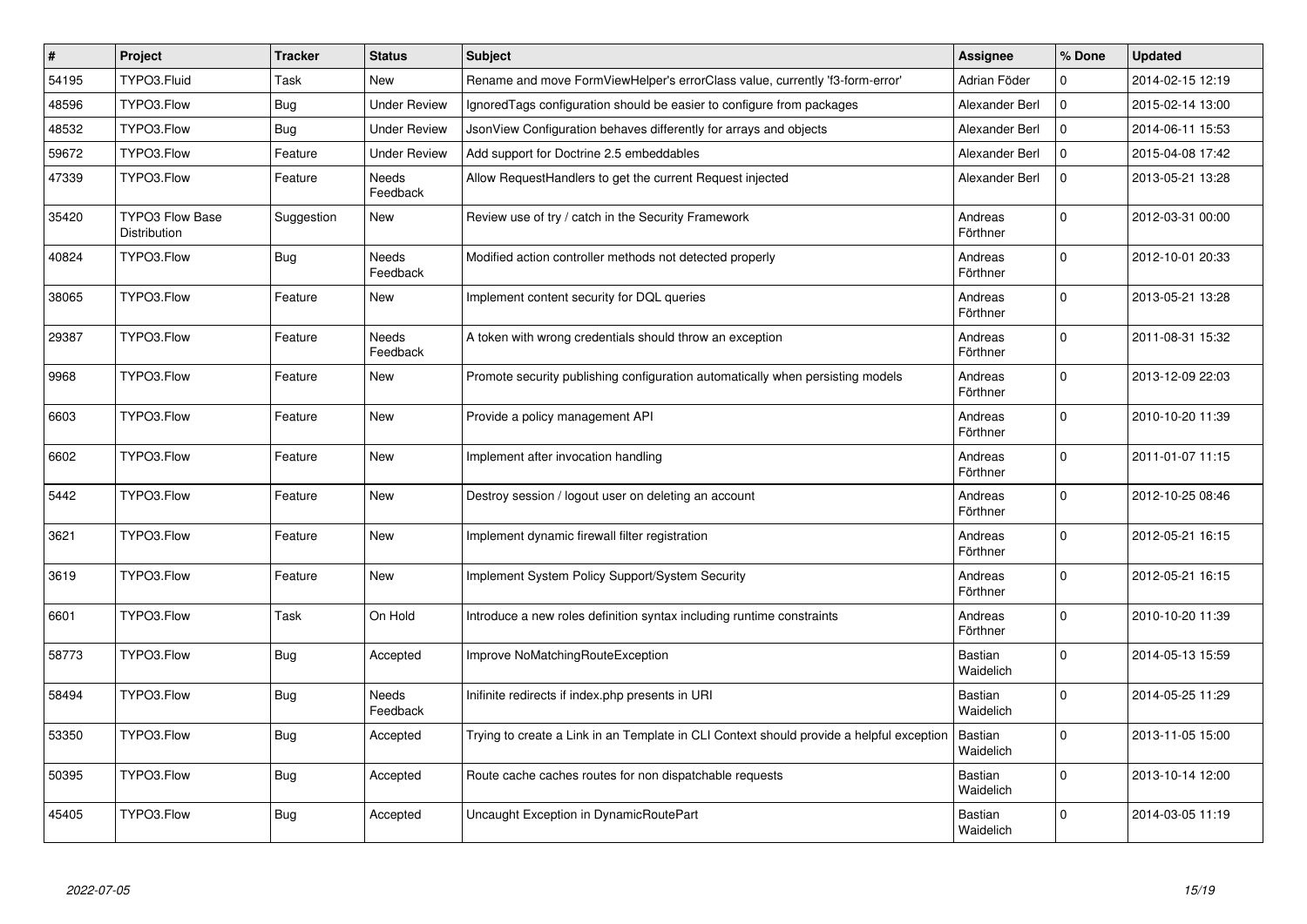| $\vert$ # | Project                                | <b>Tracker</b> | <b>Status</b>            | <b>Subject</b>                                                                                                       | <b>Assignee</b>             | % Done      | <b>Updated</b>   |
|-----------|----------------------------------------|----------------|--------------------------|----------------------------------------------------------------------------------------------------------------------|-----------------------------|-------------|------------------|
| 59057     | TYPO3.Fluid                            | <b>Bug</b>     | <b>Under Review</b>      | Hidden empty value fields shoud be disabled when related field is disabled                                           | <b>Bastian</b><br>Waidelich | $\Omega$    | 2014-06-18 17:23 |
| 58862     | TYPO3.Fluid                            | Bug            | Needs<br>Feedback        | FormViewHelper doesn't accept NULL as value for \$arguments                                                          | Bastian<br>Waidelich        | $\Omega$    | 2014-06-04 12:49 |
| 53806     | TYPO3.Fluid                            | <b>Bug</b>     | Under Review             | Paginate widget maximumNumberOfLinks rendering wrong number of links                                                 | Bastian<br>Waidelich        | $\Omega$    | 2014-06-18 12:13 |
| 37302     | TYPO3.Flow                             | <b>Bug</b>     | Needs<br>Feedback        | NumberValidator                                                                                                      | Carsten Bleicker   0        |             | 2013-07-03 08:36 |
| 47423     | <b>TYPO3 Flow Base</b><br>Distribution | Task           | <b>Under Review</b>      | Decouple TYPO3. Party from Flow                                                                                      | Christian Müller            | $\Omega$    | 2013-04-22 09:34 |
| 55306     | TYPO3.Flow                             | Bug            | <b>Under Review</b>      | Filenames should not exceed 255 characters                                                                           | Christian Müller            | $\Omega$    | 2015-10-04 21:35 |
| 54146     | TYPO3.Flow                             | Bug            | New                      | Different sorting of arguments in ACL Patterns doesnt work                                                           | Christian Müller            | $\Omega$    | 2013-12-02 19:23 |
| 48898     | TYPO3.Flow                             | <b>Bug</b>     | <b>New</b>               | configuration for roles fails if one of Policy yaml files contain empty "roles array"                                | Christian Müller            | $\Omega$    | 2013-06-05 19:06 |
| 46974     | TYPO3.Flow                             | <b>Bug</b>     | Accepted                 | Original and Proxy class in one file makes it difficult to reach 100% code coverage for<br>functional tests          | Christian Müller            | $\Omega$    | 2013-05-21 13:28 |
| 34134     | TYPO3.Flow                             | <b>Bug</b>     | <b>Needs</b><br>Feedback | PropertyMapper throws unnecessary exception                                                                          | Christian Müller            | $\Omega$    | 2014-02-19 10:14 |
| 55870     | TYPO3.Flow                             | Feature        | <b>New</b>               | Enhance f:form.textfield or add a f:form.datefield VH with enhanced validation and<br>propertymapping                | Christian Müller            | $\Omega$    | 2014-04-15 12:32 |
| 30890     | TYPO3.Flow                             | Feature        | Accepted                 | Developer Toolbar                                                                                                    | Christian Müller            | $\Omega$    | 2013-05-21 13:28 |
| 26986     | TYPO3.Flow                             | Feature        | Accepted                 | Debug toolbar                                                                                                        | Christian Müller            | $\mathbf 0$ | 2012-06-08 20:41 |
| 46425     | TYPO3.Flow                             | Task           | <b>Under Review</b>      | DI proxy classes use raw reflection instead of RelfectionService                                                     | Christian Müller            | $\Omega$    | 2013-08-14 15:35 |
| 45253     | TYPO3.Flow                             | Task           | Accepted                 | Throw exception in PointcutMethodNameFilter if given method's argument does not<br>match the actual method signature | Christian Müller            | $\Omega$    | 2013-03-07 16:33 |
| 8923      | TYPO3.Flow                             | Task           | <b>Under Review</b>      | Provide a Nginx Server Configuration for FLOW3                                                                       | Christian Müller            | $\mathbf 0$ | 2014-06-19 16:34 |
| 55008     | TYPO3.Fluid                            | <b>Bug</b>     | <b>Under Review</b>      | Interceptors should be used in Partials                                                                              | Christian Müller            | $\Omega$    | 2014-01-15 08:44 |
| 33628     | TYPO3.Fluid                            | <b>Bug</b>     | Needs<br>Feedback        | Multicheckboxes (multiselect) for Collections don't work                                                             | Christian Müller            | $\mathbf 0$ | 2012-06-28 10:27 |
| 3725      | TYPO3.Fluid                            | Feature        | New                      | CSS Engine                                                                                                           | Christian Müller            | $\mathbf 0$ | 2014-04-03 13:24 |
| 41900     | TYPO3.Flow                             | Feature        | Accepted                 | Check for duplicate PSR-0 autoload namespaces                                                                        | Christian Jul<br>Jensen     | $\Omega$    | 2013-05-21 13:28 |
| 41832     | TYPO3.Flow                             | Task           | <b>New</b>               | Improve error handling for incompatible packages                                                                     | Christian Jul<br>Jensen     | $\Omega$    | 2012-10-10 14:44 |
| 47858     | TYPO3.Flow                             | Bug            | <b>Needs</b><br>Feedback | Remove .htaccess from Composer Installer Essentials                                                                  | Christopher<br>Hlubek       | $\Omega$    | 2013-08-14 15:35 |
| 46371     | TYPO3.Flow                             | Feature        | New                      | Support compilation of static information in proxy classes                                                           | Christopher<br>Hlubek       | $\Omega$    | 2013-03-16 21:26 |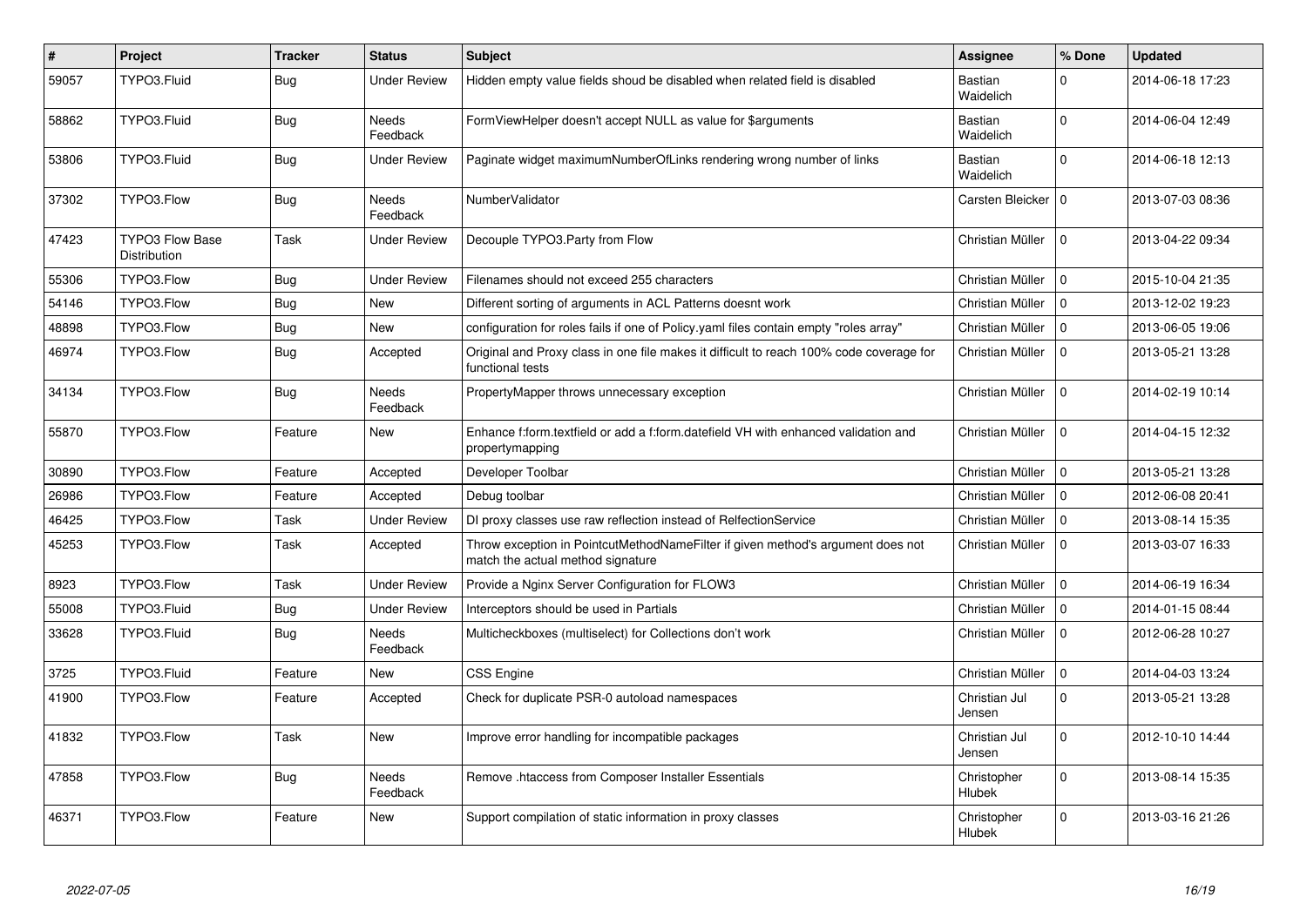| $\vert$ # | Project                                | <b>Tracker</b> | <b>Status</b>       | <b>Subject</b>                                                                                               | Assignee                     | % Done      | <b>Updated</b>   |
|-----------|----------------------------------------|----------------|---------------------|--------------------------------------------------------------------------------------------------------------|------------------------------|-------------|------------------|
| 46063     | TYPO3.Flow                             | Feature        | New                 | Implement username password provider with "remember me" persistent cookie                                    | Christopher<br>Hlubek        | 0           | 2014-09-23 00:26 |
| 45100     | TYPO3.Flow                             | Feature        | Under Review        | RequestDispatchingAspect should check if entry point can handle current request                              | Christopher<br>Hlubek        | $\Omega$    | 2013-02-08 15:32 |
| 27322     | TYPO3.Flow                             | Feature        | On Hold             | Add support for Appserver-in-PHP, which could result in much faster executions.                              | Christopher<br>Hlubek        | $\mathbf 0$ | 2012-07-09 18:11 |
| 1856      | TYPO3.Flow                             | Feature        | <b>New</b>          | The Package Manager checks dependencies between packages on each activation /<br>deactivation                | Christopher<br>Hlubek        | $\mathbf 0$ | 2010-10-20 11:39 |
| 37095     | TYPO3.Fluid                            | Feature        | New                 | It should be possible to set a different template on a Fluid TemplateView inside an<br>action                | Christopher<br>Hlubek        | $\Omega$    | 2012-05-11 13:54 |
| 53262     | TYPO3.Flow                             | Bug            | New                 | FileBakend have some race condition                                                                          | Dominique<br>Feyer           | $\mathbf 0$ | 2013-11-01 10:48 |
| 51811     | TYPO3.Flow                             | <b>Bug</b>     | <b>New</b>          | Improve session handle when the authenticated account is removed from persitance                             | Dominique<br>Feyer           | $\Omega$    | 2014-03-27 12:21 |
| 50115     | TYPO3.Flow                             | Feature        | <b>Under Review</b> | During the policy loading, we need to take care if class exist                                               | Dominique<br>Feyer           | $\mathbf 0$ | 2013-10-04 10:23 |
| 28052     | TYPO3.Flow                             | Feature        | On Hold             | Possibility to enable or disable accounts                                                                    | Julian Kleinhans   60        |             | 2013-05-21 13:28 |
| 45164     | <b>TYPO3 Flow Base</b><br>Distribution | Feature        | Accepted            | Define syntax for validation rules in YAML                                                                   | Karsten<br>Dambekalns        | $\mathbf 0$ | 2013-02-05 10:52 |
| 58193     | TYPO3.Flow                             | <b>Bug</b>     | Under Review        | Forward-port changelogs to master branch                                                                     | Karsten<br>Dambekalns        | $\Omega$    | 2014-05-23 18:11 |
| 50080     | TYPO3.Flow                             | <b>Bug</b>     | Needs<br>Feedback   | Broken concept for CLI/Web separation                                                                        | Karsten<br><b>Dambekalns</b> | $\Omega$    | 2013-08-13 08:42 |
| 43621     | TYPO3.Flow                             | Bug            | Under Review        | Composer installer overwrites Settings.yaml.example                                                          | Karsten<br>Dambekalns        | $\Omega$    | 2013-11-26 19:12 |
| 43192     | TYPO3.Flow                             | <b>Bug</b>     | Accepted            | findByIdentifier() for non-persisted objects not working for custom identifier properties                    | Karsten<br>Dambekalns        | $\Omega$    | 2013-05-21 13:28 |
| 43190     | TYPO3.Flow                             | Bug            | Accepted            | Misleading exception message for incompatible database structure                                             | Karsten<br>Dambekalns        | $\Omega$    | 2013-08-14 15:35 |
| 41727     | TYPO3.Flow                             | <b>Bug</b>     | Accepted            | @Flow\Identity and @ORM\InheritanceType("JOINED") can't be used together                                     | Karsten<br>Dambekalns        | $\Omega$    | 2013-01-21 17:15 |
| 41029     | TYPO3.Flow                             | <b>Bug</b>     | Accepted            | Method security is also evaluating abstract classes                                                          | Karsten<br><b>Dambekalns</b> | $\Omega$    | 2013-01-19 21:55 |
| 40802     | TYPO3.Flow                             | Bug            | Accepted            | Documentation mistake (authentication)                                                                       | Karsten<br>Dambekalns        | $\Omega$    | 2014-03-20 14:13 |
| 40410     | TYPO3.Flow                             | Bug            | Needs<br>Feedback   | Exception when using Apc, Memcached of Redis cache backend for reflection status<br>and object configuration | Karsten<br>Dambekalns        | $\Omega$    | 2012-10-25 15:56 |
| 39699     | TYPO3.Flow                             | Bug            | Accepted            | SQL DDL for TYPO3\FLOW3\Cache\Backend\PdoBackend                                                             | Karsten<br>Dambekalns        | $\Omega$    | 2012-12-13 12:35 |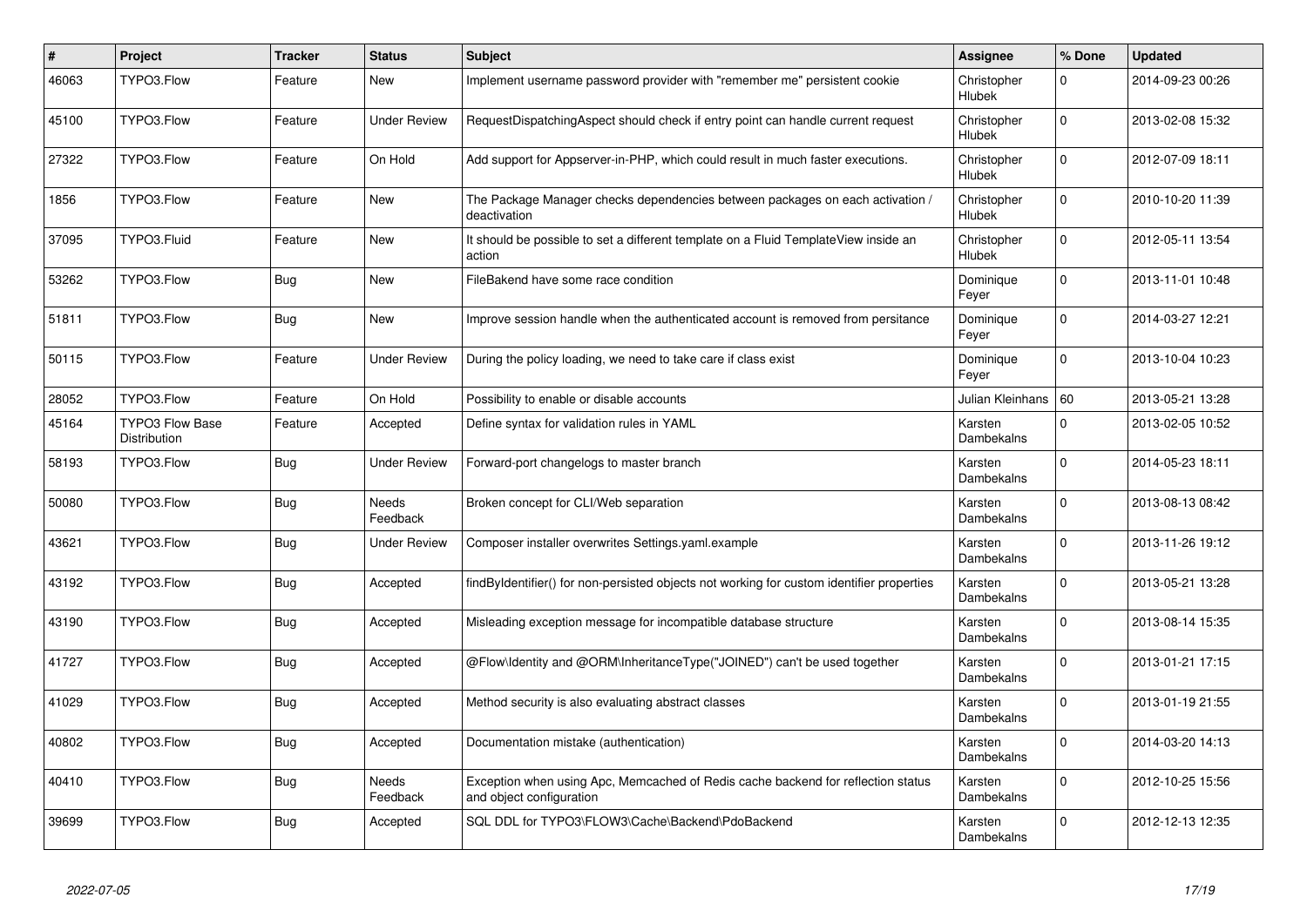| $\vert$ # | Project    | <b>Tracker</b> | <b>Status</b>       | <b>Subject</b>                                                                     | <b>Assignee</b>              | % Done      | <b>Updated</b>   |
|-----------|------------|----------------|---------------------|------------------------------------------------------------------------------------|------------------------------|-------------|------------------|
| 38004     | TYPO3.Flow | <b>Bug</b>     | Accepted            | Missing CheatSheet folder for Getting Started manual                               | Karsten<br>Dambekalns        | 0           | 2014-11-07 10:58 |
| 37354     | TYPO3.Flow | <b>Bug</b>     | Accepted            | Do not apply generateValueHash() and generateUuid() if custom identifier is used   | Karsten<br>Dambekalns        | $\mathbf 0$ | 2012-07-10 08:30 |
| 37352     | TYPO3.Flow | <b>Bug</b>     | <b>Under Review</b> | generateValueHash() should use getIdentifierByObject()                             | Karsten<br>Dambekalns        | $\mathbf 0$ | 2013-05-21 13:28 |
| 35868     | TYPO3.Flow | <b>Bug</b>     | On Hold             | Unstable condition in Utility\Environment                                          | Karsten<br><b>Dambekalns</b> | $\mathbf 0$ | 2012-06-25 22:37 |
| 34879     | TYPO3.Flow | <b>Bug</b>     | Accepted            | Proxied object is not update()able                                                 | Karsten<br>Dambekalns        | $\mathbf 0$ | 2013-01-22 15:17 |
| 33024     | TYPO3.Flow | <b>Bug</b>     | Accepted            | Exception when validating a float in a Model with the Number validator             | Karsten<br>Dambekalns        | 0           | 2012-03-07 22:08 |
| 32873     | TYPO3.Flow | Bug            | Accepted            | Value changes for logged in account are not persisted due to session serialization | Karsten<br>Dambekalns        | $\Omega$    | 2012-02-01 12:43 |
| 32707     | TYPO3.Flow | <b>Bug</b>     | Accepted            | <b>Bad Bad FileBackend</b>                                                         | Karsten<br>Dambekalns        | $\mathbf 0$ | 2013-05-21 13:33 |
| 32574     | TYPO3.Flow | <b>Bug</b>     | Accepted            | FLOW3 enters fork bombs when using cgi-fcgi vs cli                                 | Karsten<br>Dambekalns        | $\mathbf 0$ | 2012-03-07 17:21 |
| 32425     | TYPO3.Flow | <b>Bug</b>     | Accepted            | IpAddressRange methods not completly implemented                                   | Karsten<br>Dambekalns        | $\mathbf 0$ | 2012-06-28 10:23 |
| 31500     | TYPO3.Flow | <b>Bug</b>     | <b>Under Review</b> | Argument validation for CLI requests is not done                                   | Karsten<br>Dambekalns        | $\mathbf 0$ | 2014-02-24 14:00 |
| 28016     | TYPO3.Flow | <b>Bug</b>     | Needs<br>Feedback   | Cascade remove of cleared ArrayCollection                                          | Karsten<br>Dambekalns        | $\mathbf 0$ | 2013-02-14 20:46 |
| 27721     | TYPO3.Flow | <b>Bug</b>     | Needs<br>Feedback   | Permissions of uploaded resources not correct                                      | Karsten<br>Dambekalns        | 0           | 2012-03-15 10:37 |
| 13559     | TYPO3.Flow | <b>Bug</b>     | Accepted            | ObjectSerializer failes with persistent objects within arrays                      | Karsten<br>Dambekalns        | $\mathbf 0$ | 2012-11-08 09:39 |
| 40555     | TYPO3.Flow | Feature        | Accepted            | Missing command arguments parameter in Core\Booting\Scripts::executeCommand()      | Karsten<br>Dambekalns        | $\mathbf 0$ | 2013-05-21 13:28 |
| 39609     | TYPO3.Flow | Feature        | Accepted            | <b>Migration Version</b>                                                           | Karsten<br>Dambekalns        | 50          | 2013-05-21 13:28 |
| 39253     | TYPO3.Flow | Feature        | Accepted            | Remove mirroring mode option and code                                              | Karsten<br>Dambekalns        | $\mathbf 0$ | 2013-05-21 13:28 |
| 37372     | TYPO3.Flow | Feature        | Accepted            | Inheritance in ORM should be configured automatically                              | Karsten<br>Dambekalns        | $\mathbf 0$ | 2013-05-21 13:28 |
| 36715     | TYPO3.Flow | Feature        | Accepted            | Make simultaneous use of multiple persistence backends possible                    | Karsten<br>Dambekalns        | $\mathbf 0$ | 2013-11-20 21:17 |
| 35030     | TYPO3.Flow | Feature        | <b>Under Review</b> | Dynamic locale detection                                                           | Karsten<br>Dambekalns        | $\mathbf 0$ | 2013-09-26 18:08 |